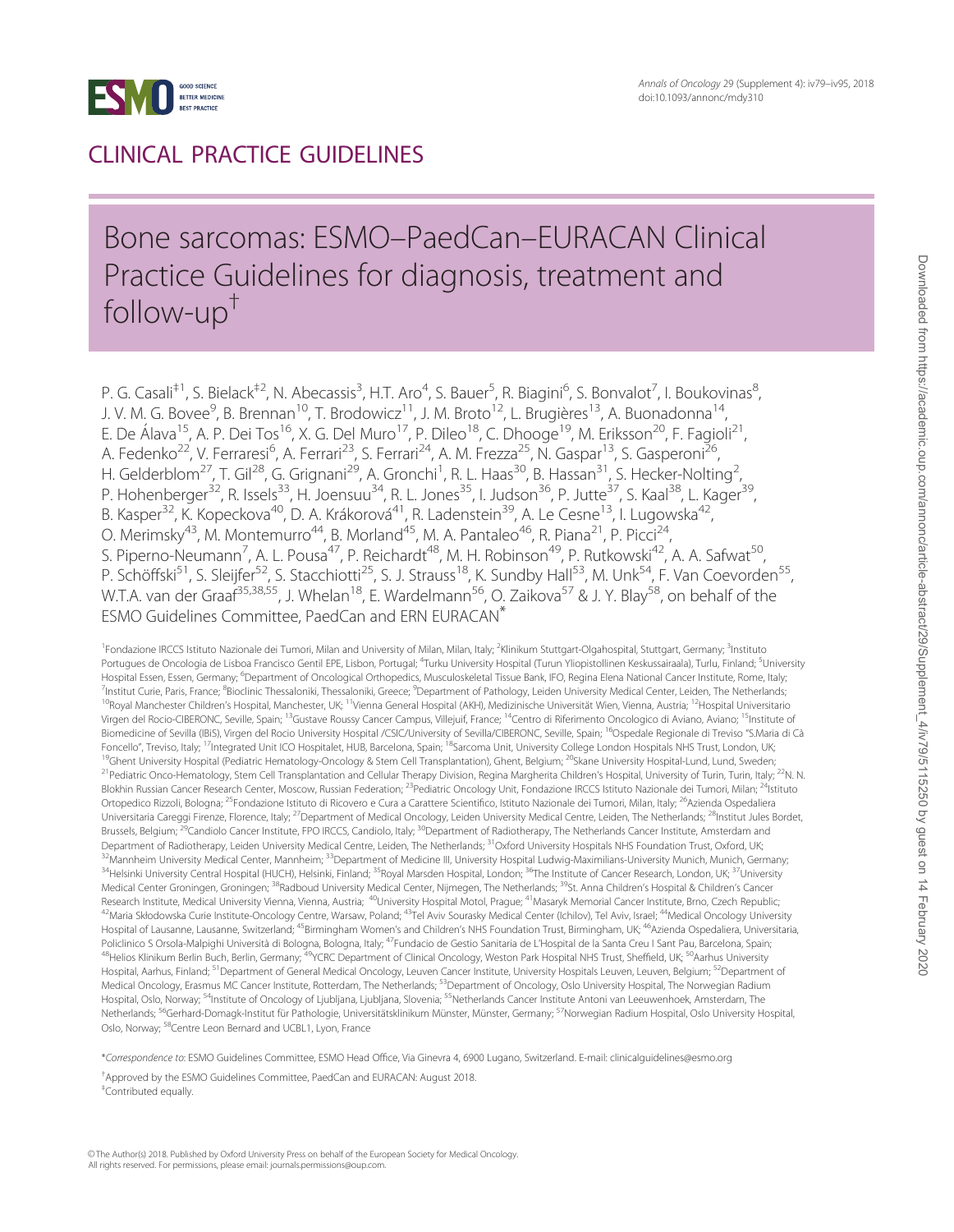### <span id="page-1-0"></span>Incidence and epidemiology

Primary bone tumours are rare, accounting for  $< 0.2\%$  of malignant neoplasms registered in the EUROCARE (European Cancer Registry based study on survival and care of cancer patients) database [[1](#page-13-0)]. Different bone tumour subtypes have distinct patterns of incidence, and each has no more than 0.3 incident cases per 100 000 per year. Osteosarcoma (OS) and Ewing sarcoma (ES) have a relatively high incidence in the second decade of life, whereas chondrosarcoma (CS) is more common in older age [\[2–4\]](#page-13-0).

OS is the first primary cancer of bone (incidence: 0.3 per 100 000 per year). The incidence is higher in adolescents (0.8–1.1 per 100 000 per year at age 15–19 years) [\[2–3](#page-13-0)]. The male to female ratio is 1.4:1. Most OSs of younger patients arise in an extremity, while the proportion of axial tumour sites increases with age. Risk factors for the occurrence of OS include previous radiotherapy (RT), Paget disease of bone and germline genetic abnormalities associated with Li–Fraumeni syndrome, Werner syndrome, Rothmund–Thomson syndrome, Bloom syndrome and hereditary retinoblastoma [[5](#page-13-0)].

CS is the most frequent bone sarcoma of adulthood. The incidence is  $\sim$  0.2 per 100 000 per year, with a median age at diagnosis between 30 and 60 years. No gender predominance has been reported  $[2-4, 6]$  $[2-4, 6]$ .

ES is the third most common primary malignant bone tumour. It occurs most frequently in children and adolescents, but is also seen in adults. Median age at diagnosis is 15 years and there is a male predominance  $(1.5:1)$ . In white Caucasians  $> 25$  years old, ES has an incidence of 0.3 per 100 000 per year [[1–4\]](#page-13-0), and it is even rarer in the African and Asian population. The genetic basis for the difference between ethnical groups has been recently linked to a common genomic germline variant, which extends a microsatellite, thereby facilitating the binding of the EWSR1– FLI1 chimeric protein to the EGR2 gene locus, leading to higher expression of the transcription factor early growth response 2 (EGR2) and increased susceptibility to ES [[7](#page-13-0)]. The most common ES primary sites are the extremity bones (50% of all cases), followed by pelvis, ribs and vertebra. However, any bone can potentially be affected and a soft tissue origin is also possible, especially in adults (30% of cases).

Chordomas are even rarer compared with other subtypes, with an incidence of  $\sim$  0.5 per million per year [[1](#page-13-0)–[4\]](#page-13-0).

High-grade spindle/pleomorphic sarcomas of bone are a heterogeneous group of primary malignant bone tumours that do not fulfil the histological criteria for a diagnosis of OS, CS or ES [[8](#page-13-0)].

Giant cell tumour (GCT) of bone is a benign, locally aggressive and rarely metastatic intramedullary bone tumour composed of mononuclear cells and osteoclast-like multinucleated giant cells, with a variable and unpredictable potential for aggressive growth. It represents  $\sim$  5% of primary bone tumours, with an incidence of approximately 1 per million per year [[9](#page-13-0)].

### Diagnosis and pathology/molecular biology

A general diagnostic strategy for bone sarcomas is shown in Figure [1.](#page-5-0) The medical history should focus on characteristic symptoms such as duration, intensity and timing of pain. The presence of persistent non-mechanical bone pain, predominantly at night, should prompt a radiological assessment. Swelling and functional impairment can be present if the tumour has progressed through the cortex and distended the periosteum, but they are often later signs. The differential diagnosis of a bone sarcoma includes osteomyelitis, benign tumours and bone metastases, all of which outnumber primary bone sarcomas [\[10](#page-13-0)–[12\]](#page-13-0). The diagnosis can be strongly oriented by patient age. For patients < 5 years old, a destructive bone lesion could be interpreted predominantly as either metastatic neuroblastoma or Langerhans cell histiocytosis (LCH). For patients aged  $\geq$  5 years old, the likelihood of a primary bone sarcoma is higher. In adult patients, after 40 years of age, bone metastases and myeloma are the most common diagnoses [\[12](#page-13-0)].

Conventional radiograph in two planes is the first radiological investigation. When the diagnosis of malignancy cannot be excluded with certainty on radiographs, the next step should be magnetic resonance imaging (MRI) of the whole compartment with adjacent joints, which is regarded today as the best modality for local staging of extremity and pelvic tumours [[13\]](#page-13-0). Computed tomography (CT) may provide additional information by allowing a better visualisation of calcifications, periosteal bone formation and cortical destruction. It is generally the imaging modality of choice of other primary sites.

All patients with a bone lesion that is likely to be a primary malignant bone tumour on a radiological basis should be referred to a bone sarcoma centre or to an institution belonging to a specialised sarcoma network [[14](#page-13-0)–[15](#page-13-0)]. Children and adolescents should be referred to centres which in addition provide age-specific expertise. The biopsy and the pathological diagnosis require expertise in the field and should be discussed in a multidisciplinary setting.

The biopsy of a suspected primary malignant bone tumour should be carried out at the reference centre for bone sarcomas, with a primary biopsy under the supervision of a surgical team who will carry out the definitive tumour resection or by a dedicated interventional radiologist [\[14–17](#page-13-0)]. In most patients, a coreneedle biopsy, taken under imaging control, can be an appropriate alternative to open biopsy. Contamination of surrounding tissue should be minimised, and adequate multiple sampling of representative areas must always be provided. The biopsy approach and area of tumour to be sampled are pre-determined after multidisciplinary review of imaging. If osteomyelitis is a differential diagnosis, samples should be sent for microbiological culture. If required, an open biopsy should be carried out using a longitudinal incision. In aggressive and malignant tumours of bone, the biopsy tract and the channels through which drains have been placed must be considered to be potentially contaminated and must later be removed, together with the resection specimen, in an effort to minimise the risk of a local recurrence. Therefore, biopsy tracts should be clearly marked by means of a small incision or an ink tattoo to ensure that the location is recognised at the time of the definitive procedure. In case of spinal column involvement, laminectomy or decompression should be avoided unless necessary to relieve spinal cord compression, and tissue sampling must be carried out whenever a bone sarcoma is suspected.

Samples must be interpreted by an experienced bone sarcoma pathologist, in collaboration with the radiologist, and discussed in a multidisciplinary team. The request form should be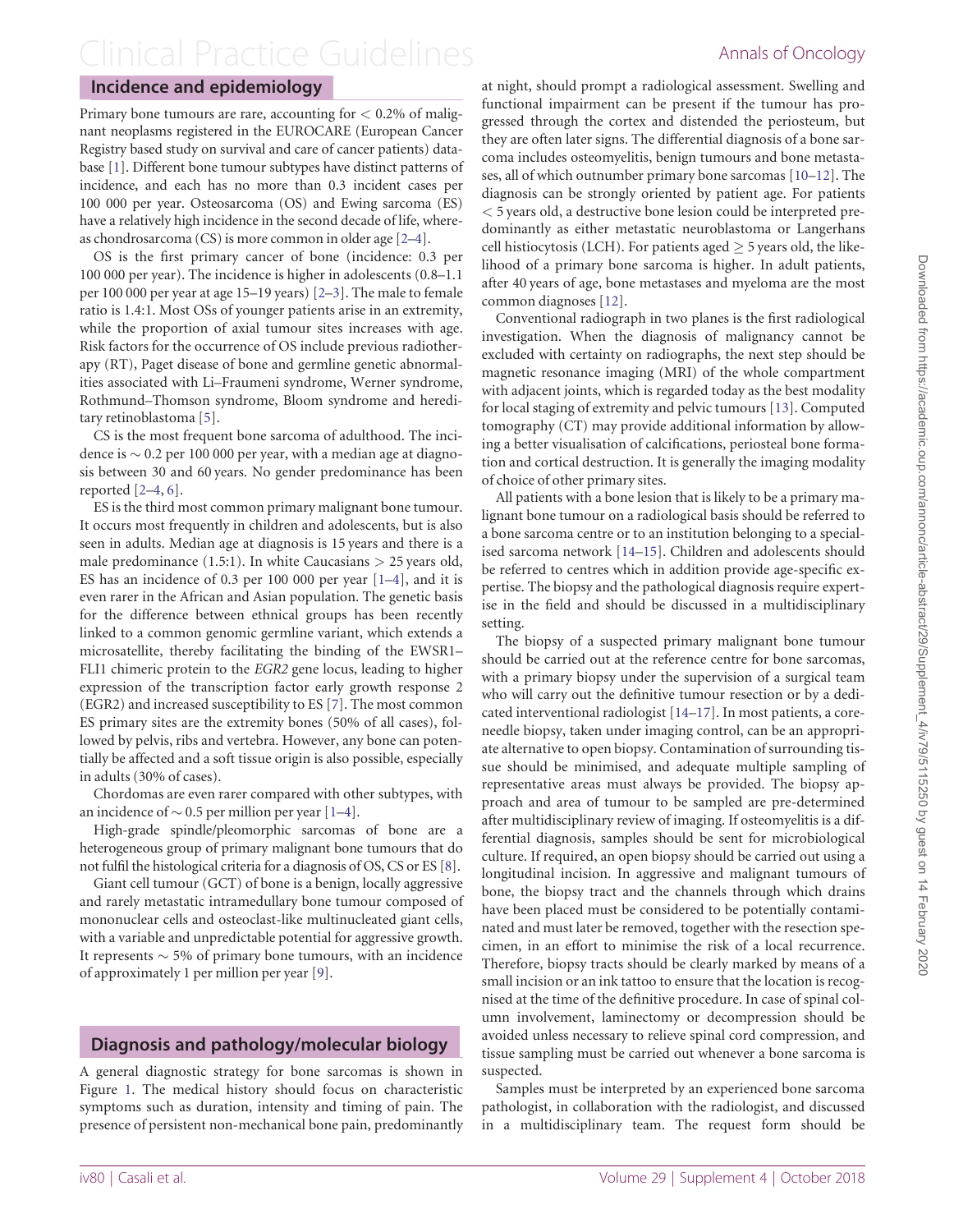completed with all details that might be relevant for diagnosis, including patient's age, the site of the tumour, radiological findings, presence of multiple lesions, family history and preoperative treatments for surgical specimens.

With the increasing capability for accurate molecular diagnosis and next-generation sequencing (NGS) technologies, samples should be quickly submitted for pathological assessment. The collection of fresh frozen tissue is strongly encouraged, to enable molecular diagnostics. As an alternative, decalcification in ethylenediaminetetraacetic acid (EDTA) instead of methanoic acid can be considered. Tumour imprints (touch preparations) are used by some, but not all, expert institutions: they might be useful for tumour-specific translocation by fluorescent in situ hybridisation (FISH) in some institutions. Informed consent for tumour banking should be routinely sought as for all rare malignancies, enabling later analyses for research, depending on local regulations.

The nature of the bone specimen received for pathology reporting should be recorded, i.e. needle biopsy, curettage or excision (e.g. segmental resection, limb salvage amputation, or another complex resection, such as a hemipelvectomy). It is usually necessary to decalcify the bone tumour biopsy using specific standard operating procedures. The histological features of the tumour should be described and the tumour type (and subtype) specified according to the most recent version of the World Health Organization (WHO) classification [\[18](#page-13-0), [19\]](#page-13-0). The results of relevant ancillary investigations (e.g. immunohistochemistry or molecular assessments) should be accurately recorded. Molecular diagnostic techniques currently available include FISH, reverse transcription-polymerase chain reaction (RT-PCR) and NGS technologies. Examples include translocation detection in ES and mesenchymal CS, isocitrate dehydrogenase (IDH1 and IDH2) mutations in conventional CS and MDM2 amplification in parosteal and intramedullary low-grade OS.

At the time of the resection of the primary tumour, the size of the tumour in the resected bone should be recorded (threedimensional measurement in mm) [[19,](#page-13-0) [20](#page-13-0)]. The pathology report should also describe the extent of local tumour spread, including involvement of specific anatomical soft tissue and bone compartments. It should be recorded whether the resection margins are either clear or infiltrated and the distance of tumour from the nearest resection margin measured (in mm). Photographs should be taken of the intact specimen and of the tumour slabs after sawing. A complete, representative slab of the tumour, usually in the longitudinal axis as guided by the radiological images, should be embedded in a grid manner for microscopy. This is especially relevant after neoadjuvant chemotherapy (ChT) to assess response. The tumour should be coded using Systematic Nomenclature of Medicine (SNOMED) or International Classification of Diseases for Oncology (ICD-O) codes.

#### Staging and risk assessment

All new cases of bone tumours should be formally discussed in a multidisciplinary team at a bone sarcoma reference centre with the radiologist, the pathologist, the surgeon, the radiation

### <span id="page-2-0"></span>Annals of Oncology **Annals of Oncology Clinical Practice Guidelines**

oncologist and the medical and/or paediatric oncologist. The output of the multidisciplinary discussion must be recorded.

Several staging systems for bone tumours are in use [\[20–22](#page-13-0)]. However, none of them is perfect or generally accepted. Tumour burden (volume) and the presence of detectable metastases are the two main factors that are taken into consideration in the clinical staging of these diseases. General staging should be carried out to assess the extent of distant disease, including bone scintigraphy, chest radiographs and CT [\[23](#page-13-0)]. Whole-body MRI and positron emission tomography (PET)-CT or PET-MRI are increasingly used for staging (including detection of 'skip' bone lesions) [[24\]](#page-13-0). Additional appropriate imaging studies and biopsies can be taken from suspicious sites, as the exact staging of the disease has an impact on treatment and outcome.

No specific laboratory tests for the diagnosis of bone sarcoma are routinely available. Baseline serum analysis in ES and OS should include alkaline phosphatase (AP) and lactate dehydrogenase (LDH), given their proven prognostic value [[25–27](#page-13-0)]. Prognostic features also include clinical presentation: a pathological fracture may lead to the dissemination of tumour cells into surrounding tissues and increase the risk of local recurrence. In cases of fracture, internal fixation is contraindicated as it disseminates the tumour further into both bone and soft tissues and increases the risk of local recurrence. External splintage is recommended.

ChT can result in renal, cardiac and auditory dysfunction. Before starting the treatment, baseline renal function testing, assessment of cardiac function [left ventricular ejection fraction (LVEF)] and audiogram (in the case of platinum derivatives) should be carried out. Sperm storage is recommended for male patients of reproductive age. For female patients, a fertility physician is routinely consulted about potential ovarian tissue sampling and cryopreservation in some but not all countries, reflecting a variability of healthcare policies across nations.

### Treatment (locoregional and advanced disease)

Given the rarity of the disease and the complexity of management, the accepted standard for bone sarcomas is treatment at reference centres and/or within reference networks able to provide access to the full spectrum of care and age-specific expertise [III, A]. In these centres/networks, therapy is usually given within either the framework of prospective, often collaborative, clinical studies or established treatment protocols. In the case of high-grade OS, ES or pleomorphic sarcoma, following biopsy proven-diagnosis, primary ChT is generally recommended by expert centres.

#### Osteosarcoma

OS usually arises in the metaphysis of a long bone, most commonly around the knee in children and adolescents. Involvement of the axial skeleton and craniofacial bones is primarily observed in older patients. High-grade OS frequently metastasises, the lung being the most frequent metastatic site by far, followed by distant bones.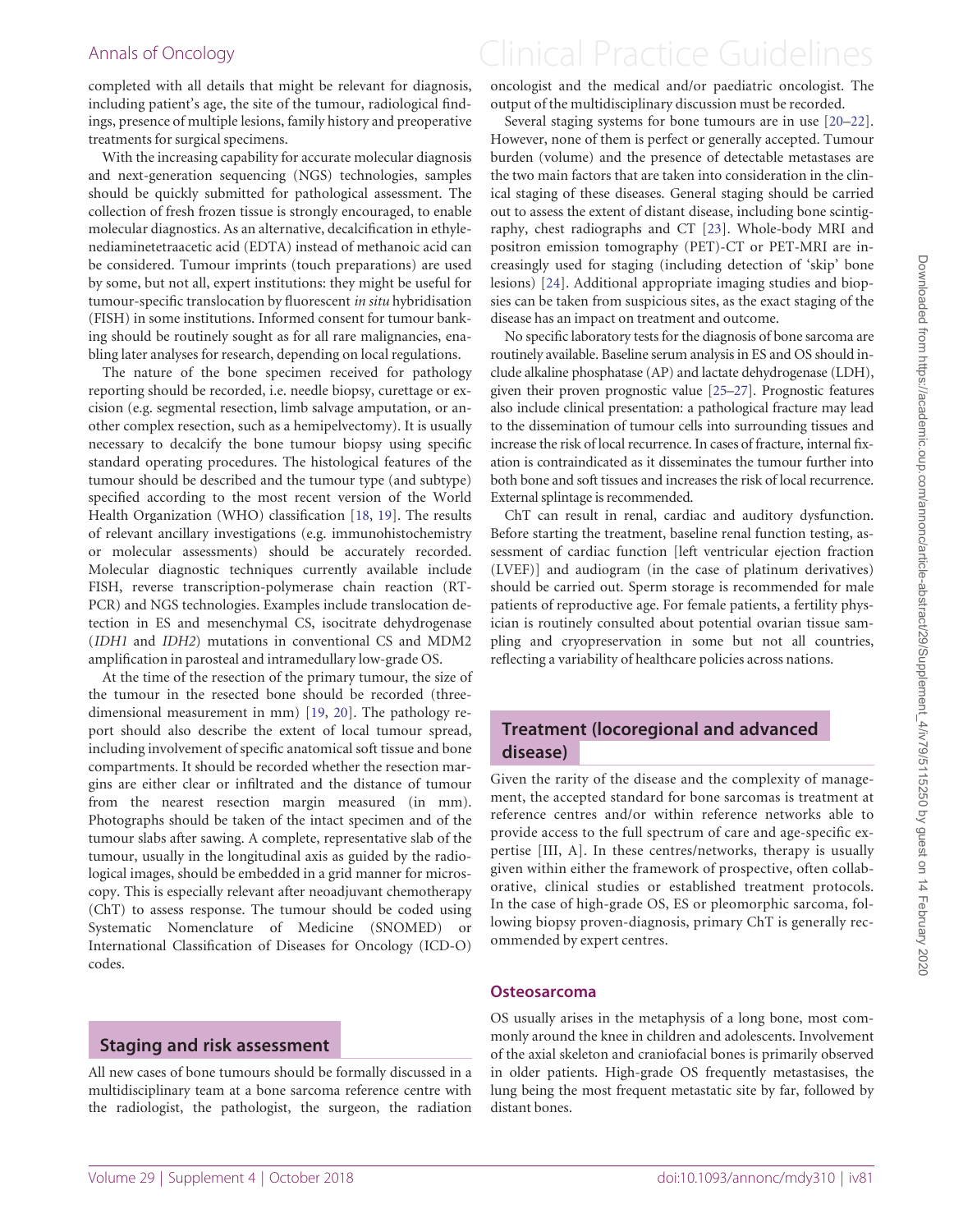<span id="page-3-0"></span>Conventional OS is always high-grade. Parosteal OSs are lowgrade malignancies, although they may increase in size and invade the medulla of bone, and transform to high-grade sarcoma, whereas periosteal OS is an intermediate-grade chondroblastic OS, sometimes difficult to distinguish from high-grade surface OS. Adverse prognostic or predictive factors for conventional OS include detectable primary metastases, axial or proximal extremity tumour site, large tumour size, elevated serum AP or LDH and older age [III, B] [[25](#page-13-0), [26\]](#page-13-0). As mentioned above, staging should include local imaging studies, specifically plain radiographs and MRI of the whole affected extremity [III, A].

Curative treatment of high-grade OS consists of ChT and surgery [II, A]. Compared with surgery alone, multimodal ChT treatment of high-grade localised OS increases disease-free survival probability from 10%–20% to  $> 60$ %. In general, ChT is administered before and after surgery, although a formal proof that giving ChT preoperatively improves survival is lacking. The extent of histological response to preoperative ChT predicts survival [\[25–27](#page-13-0)].

Low-grade parosteal OSs are malignancies with a lower metastatic potential and should be treated by surgery alone [IV, B]. Although ChT has been used for periosteal OSs, no benefit for ChT was shown in retrospective analyses [\[28](#page-13-0)–30], and its use is not routinely recommended in this setting [IV, D].

Surgery should be carried out by a surgical team familiar with the wide range of surgical reconstructive options. Paediatric and adolescent patients need to be treated by surgeons with great experience in the field of paediatric bone tumours, including agespecific reconstruction challenges, such as the reconstruction of growing bones. The goal of surgery is to safely remove the tumour and yet preserve as much function as possible, striving to obtain microscopically clear surgical margins [[27\]](#page-13-0). Most patients should be considered candidates for limb salvage. Either intralesional or marginal margins increase the local relapse rate, which is associated with reduced overall survival. Thus, clear margins are the first goal of surgery [III, B]. Areas where there is suspicion of close margins should be marked on the surgical specimen sent to pathology.

Pathological fracture does not necessarily necessitate an amputation. In chemosensitive tumours, primary neoadjuvant ChT can be used with the expectation that it will allow the fracture haematoma to contract and allow subsequent resection of the tumour and the involved soft tissues [[31\]](#page-13-0).

Doxorubicin, cisplatin, high-dose methotrexate (HD-MTX) and ifosfamide have antitumour activity in OS [I, A] [\[32–](#page-13-0) [35](#page-13-0)]. The MAP (doxorubicin/cisplatin/HD-MTX) regimen is most frequently used as the basis of treatment in children and young adult patients [30]; however, HD-MTX can be difficult to manage in adults. In patients aged  $> 40$ , regimens combining doxorubicin, cisplatin and ifosfamide without HD-MTX can also be used in these patients [III, B] [[33–36\]](#page-13-0). These drugs should be administered with adequate supportive care by experienced paediatric oncologists or medical oncologists at reference institutions with appropriate infrastructure and a multidisciplinary treatment approach. Most current protocols include a period of preoperative ChT, to facilitate local surgical treatment and to allow the assessment of tumour response [\[32](#page-13-0)[–41](#page-14-0)]. The EURAMOS 1 prospective trial aimed to establish whether PEGylated interferon alpha-2b (PEG-IFNa-2b), in addition to standard MAP ChT given postoperatively, could improve outcome in patients with good histological response to preoperative MAP. The results showed that many patients failed to start and complete interferon treatment, and there was no significant overall survival advantage [I, C] [\[34](#page-13-0), [35\]](#page-13-0). The study also evaluated if altering postoperative ChT in poor responders to preoperative systemic therapy might have any impact on outcome, and, again, no survival benefit was proven. In case of poor pathological response to the preoperative MAP regimen, the postoperative addition of ifosfamide and etoposide to MAP failed to improve the survival and increased the risk of secondary malignancy compared with those patients treated with the MAP regimen only [I, C] [[36\]](#page-13-0). Whenever possible, patients with OS should receive ChT in the context of prospective studies.

Innate immune-modulation has been attempted in OS with other agents, in particular muramyl tripeptide. As described above, the use of interferon failed to show a survival advantage in patients with a good histological response to an MAPpreoperative regimen. Muramyl tripeptide added to postoperative ChT was associated with a significant advantage in overall survival and a non-significant trend in event-free survival in one large randomised trial [II, C] [[41\]](#page-14-0). Muramyl tripeptide has been approved in Europe for patients < 30 years of age with completely resected localised OS, but it is not reimbursed in all European countries. There is no consensus in the sarcoma community on the use of this drug, due to weaknesses in the data from the only trial currently available [[41,](#page-14-0) [42](#page-14-0)]. Further studies are needed to identify any subgroup of patients who could benefit from immune modifying agents.

Dynamic MRI is reliable for evaluation of changes in tumour vascularity and to give additional information on tumour response to primary ChT [[43](#page-14-0), [44\]](#page-14-0). The value of diffusion MRI is currently under evaluation [[44\]](#page-14-0).

The multimodal treatment principles detailed above were generated in children, adolescents and young adults with high-grade central OS, but also relate to adults [III, B]. Adult patients may require tailored regimens, especially as far as HD-MTX is concerned, in particular for those aged  $> 40$  years. Some studies have put a threshold of 25 years of age to remove HD-MTX from the induction regimen [[45](#page-14-0)], while others included HD-MTX for older patients [\[46](#page-14-0)]. Doxorubicin plus cisplatin and/or ifosfamide are commonly used with age-adapted doses. Recently, the addition of zoledronic acid was tested in a randomised setting and failed to demonstrate an improvement in relapse-free or overall survival or histological response. Its use is, therefore, not recommended outside clinical trials [I, D].

In general, there is no indication for RT, but there are anatomical locations in which the possibility of complete surgical resection is limited. In these cases, after a multidisciplinary discussion, RT may be an option to try to extend the progression-free interval. This must be discussed in a multidisciplinary team beforehand and with the patient, and it should be made clear at the time of surgery that the goal is not an R0 resection (excision whose margins are clear of tumour cells) [V, C]. New RT techniques (e.g. proton and carbon ion beam RT) should be considered, particularly for unresectable primary tumours [[47\]](#page-14-0).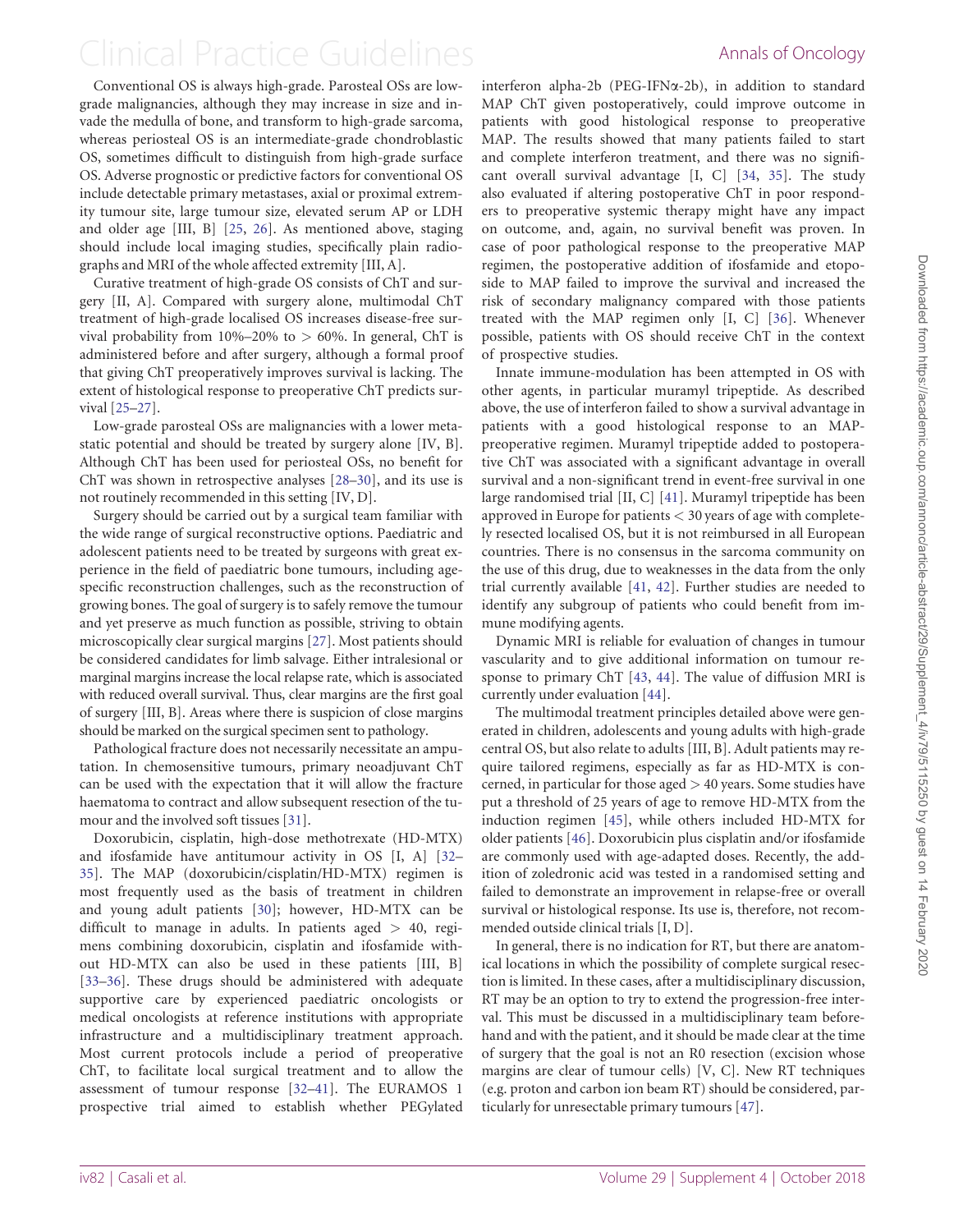Primary metastatic OS patients are treated with a curative intent following the same principles of non-metastatic OSs [[48\]](#page-14-0). In fact, there are subsets of patients who can have a very similar prognosis to that of localised disease, provided surgical removal of all known metastatic deposits is achievable [III, B] [[49](#page-14-0)]. Approximately 25% of all patients with primary metastatic OS and > 40% of those who achieve a complete surgical remission may become long-term survivors.

High-grade craniofacial OS should be treated the same way as high-grade OS of other locations, although prospective evidence is lacking due to the absence of selective clinical studies in this patient population [IV, B]. PET-CT scanning may be advantageous for response assessment [[50\]](#page-14-0). RT, preferably within clinical studies, can be proposed when complete surgery is not feasible [IV, B]. The value of proton/carbon ion beam RT in this setting is currently under study. Adjuvant RT follows the same recommendations as that for other sites (see above).

The management of recurrent OS needs to take into account the timing of recurrences/metastases, the number of metastases and the metastatic sites. CT scan can over- and under-estimate the number of pulmonary metastases, but the recent results have improved with spiral CT. The treatment of recurrent OS is primarily surgical in the case of isolated lung metastases. Complete removal of all metastases must be attempted [III, B], as the disease is otherwise almost universally fatal; more than a third of patients with a complete second surgical remission survive for  $>$  5 years [\[51\]](#page-14-0). Even patients with subsequent recurrences may be cured as long as recurrences are resectable, and repeated thoracotomies are often warranted [\[51](#page-14-0)]. For lung metastases, stereotactic RT, radiofrequency ablation or cryotherapy might be used as alternative options in patients unfit for surgery [IV, B]. Some groups also consider radiofrequency ablation [[52,](#page-14-0) [53](#page-14-0)] and stereotactic RT [[54\]](#page-14-0) to be potential alternative local treatment options for primary lung or bone metastases [[52–54\]](#page-14-0).

The role of second-line chemotherapy for recurrent OS is much less well defined. Treatment choice may take into account the prior disease-free interval, and often includes ifosfamide or cyclophosphamide, possibly in association with etoposide and/or carboplatin [III, B]; other active drugs and combinations include gemcitabine and docetaxel [IV, C], sorafenib [III, B] or regorafenib [II, B], as well as samarium  $(^{153}Sm)$ ; the evidence for these drugs is limited and there are reimbursement constraints [[55–60](#page-14-0)]. In the two largest reported series, the use of second-line ChT correlated with limited prolongation of survival in patients with inoperable metastatic recurrences, while a positive correlation in operable disease was observed in only one of the two [\[49](#page-14-0), [50\]](#page-14-0). However, radiological responses and clinical benefit are commonly witnessed so that its use should be considered [IV, B].

RT may have a role in palliation. In general, despite secondline treatment, the prognosis of recurrent disease has remained poor, with a long-term post-relapse survival rate of  $\lt$  20% [[48,](#page-14-0) [49,](#page-14-0) [51](#page-14-0)].

#### Ewing sarcoma

ES is a small, blue, round cell tumour, periodic acid-Schiff (PAS) positive and CD99 (MIC2)-positive. All ESs are high-grade tumours. They can arise both from bone, soft tissues or visceral sites, displaying the same behaviour in principle.

### <span id="page-4-0"></span>Annals of Oncology **Annals of Oncology Clinical Practice Guidelines**

The definitive diagnosis is made by biopsy, providing sufficient material for conventional histology, immunohistochemistry, molecular pathology and biobanking. Molecular biology studies have shown that almost all of these tumours share a common TET-ETS gene rearrangement involving the EWSR1 gene on chromosome 22 [\[61](#page-14-0)–[64](#page-14-0)]. In most cases, this involves a reciprocal translocation  $t(11; 22)(q24; q12)$  [[47](#page-14-0)], but  $t(21; 22)(q22; q12)$ , and others may also occur  $[t(7; 22), t(17; 22)$  and  $t(2; 22)]$  [\[61](#page-14-0)– [64](#page-14-0)]. In recent years, new small round cell sarcoma entities have been recognised, with novel translocations, among which BCL6 corepressor (BCOR)-rearranged sarcoma preferentially affects the bone. Other examples of recurrent molecular alterations found in these malignancies include EWS RNA binding protein 1—nuclear factor of activated T cells 2 (EWSR1-NFATC2), FUS RNA binding protein—nuclear factor of activated T cells 2 (FUS-NFATC2), capicua transcriptional repressor—forkhead box O[4](#page-13-0) (CIC-FOXO4) or capicua transcriptional repressor—double homeobox 4 (*CIC-DUX4*) translocations (see Table [1\)](#page-5-0) [[65–67\]](#page-14-0).

Current investigations have shown that tumour biology and prognosis of these tumours, which are probably different nosological entities rather than molecular variants, actually differ from classical ES, making molecular testing mandatory. Currently, patients presenting with these variants are treated with Ewing-like regimens, although their best treatment and even their natural history are poorly known [[65–67\]](#page-14-0). Inclusion in prospective registries is worthwhile [a European Reference Networks on adult rare solid cancers (EURACAN) sarcoma project is planned].

Although most ES tumours can be recognised with classical haematoxylin and eosin (H&E) stain, immunohistochemistry molecular confirmation is mandatory for the identification of the classical and distinct molecular subtypes as described above [III, A] [[18,](#page-13-0) [62–67\]](#page-14-0). The laboratory should be enrolled in an external quality assurance programme. When frozen tissue is available, techniques that identify both fusion partners (i.e. RT-PCR or anchored, multiplex PCR-based, targeted NGS) are the techniques of choice. The latter can also be applied to non-decalcified or EDTA-decalcified, formalin-fixed paraffin-embedded (FFPE) tissue. FISH is a good choice when only FFPE tissue [or touch preparations (imprints)] are available. There are several commercial sources for EWSR1 break-apart probes. Assays using EWSR1 break-apart probes do not detect EWS-FLI1 fusions, but only EWSR1 rearrangements, which should not be a problem when interpreted in the appropriate clinical and pathological context. NGS should be considered when no typical translocation has been detected by conventional methods.

Bone marrow biopsies and aspirates (from sites distant to the primary or known metastatic lesions) may be considered in the staging, but several experts underline that there is a very low incidence of bone marrow metastases in localised disease if the PET scan is negative [[68](#page-14-0)]. The added prognostic value of molecular positivity over light microscopic evaluation has not yet been proven [IV, C].

Between 20% and 25% of patients are diagnosed with metastatic disease [lung (10%); bone/bone marrow (10%); combinations or others (5%)] [\[69](#page-14-0), [70\]](#page-14-0). Staging must be oriented to detect lung, bone and bone marrow metastases and should include biopsy in case of doubtful lesions. Multiple bone metastases confer a poorer outcome than lung/pleural metastases (< 20% compared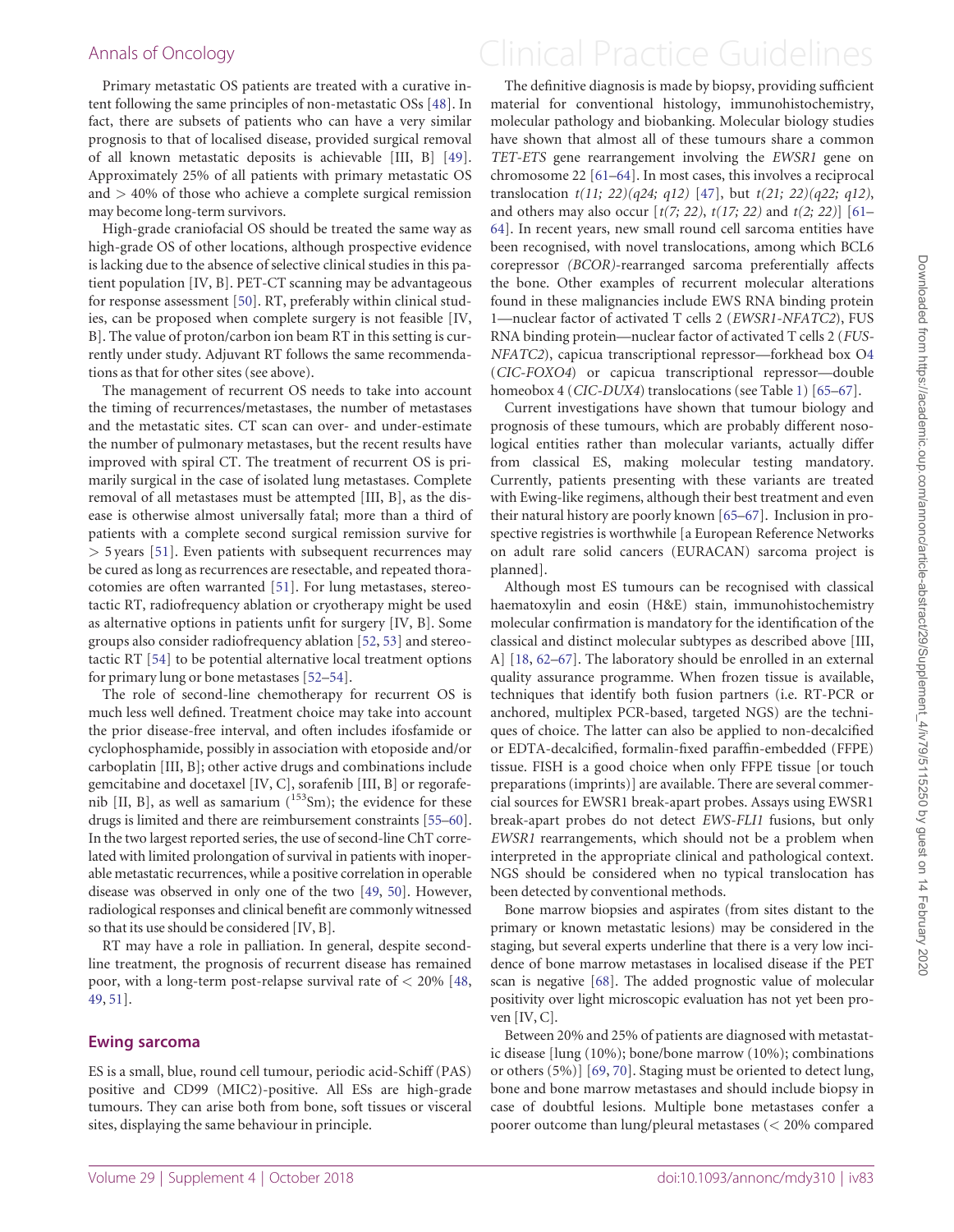<span id="page-5-0"></span>

| Table 1. Personalised medicine synopsis table |                |                          |            |     |
|-----------------------------------------------|----------------|--------------------------|------------|-----|
| Biomarker                                     | <b>Method</b>  | <b>Use</b>               | <b>LoE</b> | GoR |
| Genomic characterisation                      | PCR, FISH, NGS | Small round cell sarcoma | Ш          |     |

FISH, fluorescent in situ hybridisation; GoR, grade of recommendation; LoE, level of evidence; NGS, next-generation sequencing; PCR, polymerase chain reaction.

with 20%–40% 5-year survival). Other known adverse prognostic factors are large tumour size or volume, elevated serum LDH levels, non-extremity localisation and age > 15 years. A poor histological response to preoperative ChT and incomplete or no surgery for local therapy are further adverse prognostic factors [[71–75\]](#page-14-0). The molecular structure of the EWSR1 fusion transcripts has not been shown to be of prognostic value with current treatment protocols. Genomic analysis with the assessment of copy number variation has been shown to be of prognostic value [\[75](#page-14-0), [76\]](#page-14-0). In addition, STAG2, TP53 and CDKN2A mutations confer poorer outcomes. With surgery or RT alone, i.e. without systemic treatments, 5-year survival was  $< 10\%$ . With the currently recommended multimodal approaches including ChT, 5-year survival is  $\sim$  60%–75% in localised and  $\sim$  20%–40% in metastatic disease, respectively, depending on metastatic sites and burden (Figure [2\)](#page-6-0).

Current trials employ 3–6 cycles of initial combination ChT after biopsy, followed by local therapy, and another 6–10 cycles of ChT, usually applied at 2- to 3-week intervals. Treatment duration is thus 10–12 months. Agents considered to be most active include doxorubicin, cyclophosphamide, ifosfamide, vincristine, dactinomycin and etoposide [\[77](#page-14-0)–[81](#page-15-0)]. Almost all active protocols are based on five- to six-drug combinations of these substances [I, A]. Dose-dense regimens (with interval compression) were associated with a positive outcome in paediatric and adolescent (<18 years) patients in a prospective North American study [II, B] [\[82\]](#page-15-0).

The use of high-dose ChT with escalated alkylating agent dose and blood stem cell rescue has attracted much attention in ES since the 1970s. Only recently have the results of randomised studies with busulfan and melphalan (BuMel) indicated that this approach results in a survival advantage for tightly defined and highly selected patients with poor response to induction ChT and/or tumour volume  $> 200$  mL [I, B] [[83,](#page-15-0) [84](#page-15-0)]. No such advantage was evident for patients presenting with pulmonary metastases [II, D] (Figure [2](#page-6-0)).

ES is a radiosensitive tumour at lower doses than OS. The goal of local therapy for the primary tumour is to ensure that the entire volume of tissue involved at diagnosis is treated. Complete surgical excision, where feasible, is regarded as the best modality of local control, given the higher risk of local recurrence when RT is used as the sole treatment of the primary tumour. Surgery must involve excision of all tissues originally involved with tumour (not just the tissue that is left after ChT shrinkage) or be supplemented by RT. RT alone (in the range of 45–60 Gy, depending on location) should be applied if complete surgical excision is impossible. Postoperative RT should be given in cases of inadequate surgical margins and discussed when histological response in the surgical specimen was poor (i.e.  $> 10\%$  viable tumour cells) [IV,



Figure 1. General diagnostic strategy for bone sarcomas. BM, bone marrow; CT, computed tomography; MRI, magnetic resonance imaging; PET, positron emission tomography.

B] [[78\]](#page-14-0). The dose of postoperative RT is also 45–60 Gy, depending on margins, response and location. Intralesional surgery must be avoided, as there is no benefit when compared with RT alone [[78](#page-14-0)]. Change in the size of the soft tissue mass is easily evaluated on MRI and is a good predictor of tumour response [[43,](#page-14-0) [44\]](#page-14-0). Dynamic MRI is not as reliable as in OS [[44](#page-14-0)], as remaining small tumour foci may not be detected. Sequential FDG-PET evaluation might be of additional value [[85](#page-15-0)].

The treatment of adult patients follows the same principles as for children. However, tolerability of therapies in older patients needs to be taken into account when transferring treatment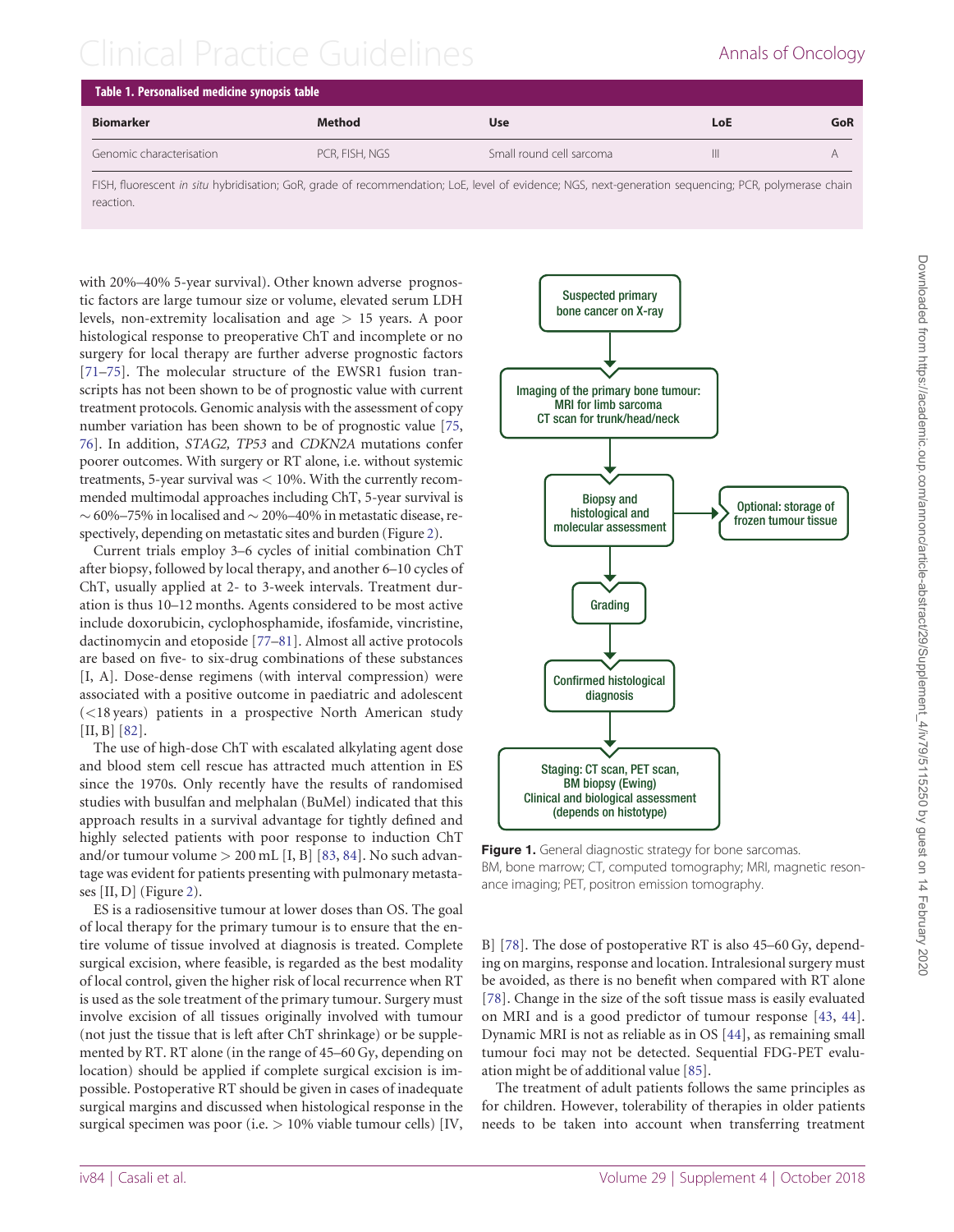# <span id="page-6-0"></span>Annals of Oncology **Clinical Practice Guidelines**



**Figure 2.** General therapeutic strategy for the three most frequent bone sarcomas.<br><sup>T</sup>The treatment of primary bone sarcoma must be carried out in a bone sarcoma reference centre. Figure 2. General therapeutic strategy for the three most frequent bone sarcomas.

<sup>b</sup>Depending on the chondrosarcoma subtype, treatment can be surgery, neoadjuvant and adjuvant ChT or RT. bDepending on the chondrosarcoma subtype, treatment can be surgery, neoadjuvant and adjuvant ChT or RT. <sup>a</sup>The treatment of primary bone sarcoma must be carried out in a bone sarcoma reference centre.

BuMel, busulfan and melphalan; ChT, chemotherapy; RT, radiotherapy. BuMel, busulfan and melphalan; ChT, chemotherapy; RT, radiotherapy.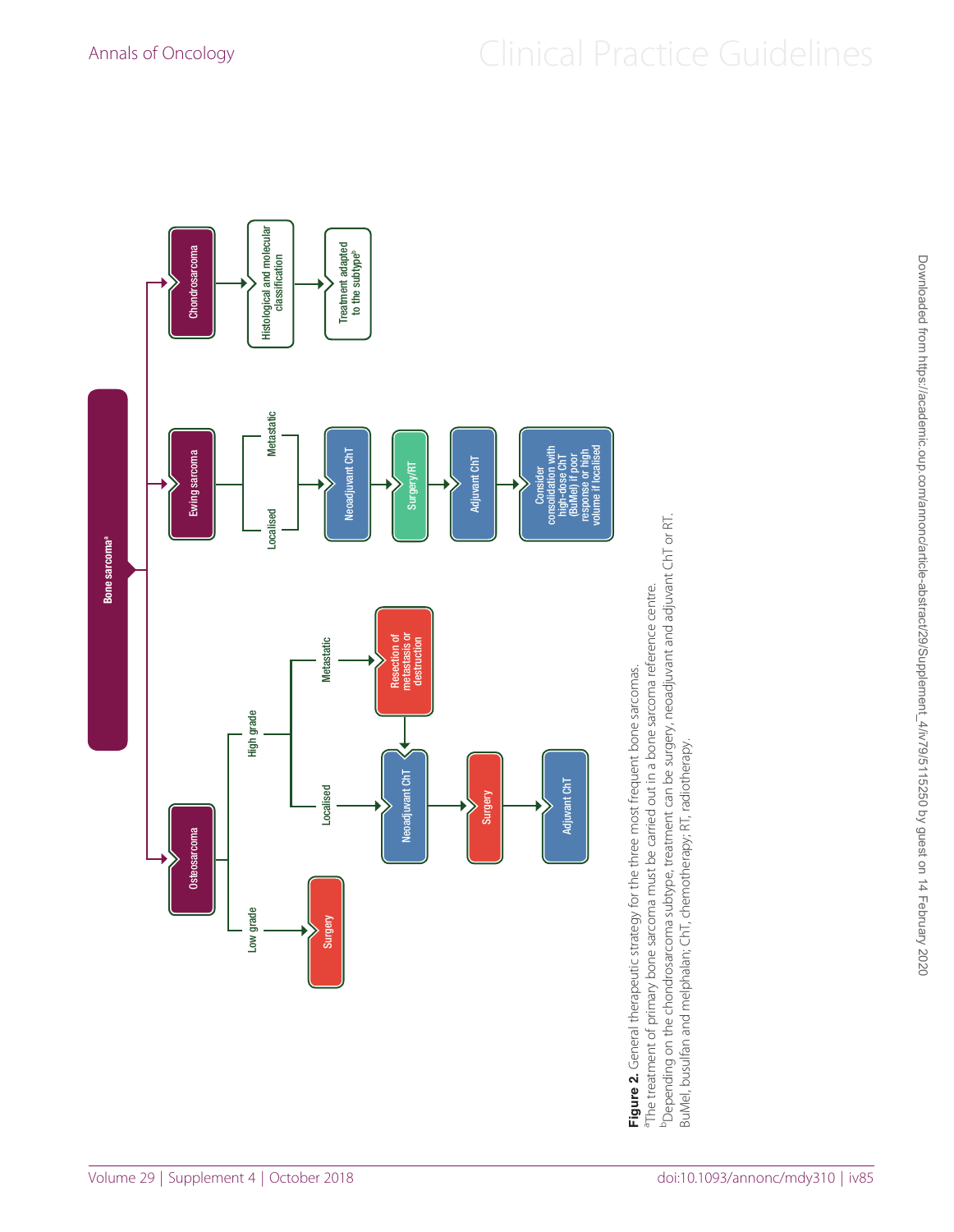<span id="page-7-0"></span>protocols conceived for children and patients of age  $\leq 40-$ 50 years. Treatment of patients with extraskeletal ES follows the same principles as for bone ES, thus incorporating ChT in all cases as well as postoperative RT in most cases, with the possible exception of superficial lesions. For extraskeletal ES, postoperative RT is generally used, with the possible exception of good prognosis, superficial ES.

Patients with metastases at diagnosis are treated with the same treatment approach as patients with localised disease but have a worse prognosis. In patients with lung metastases, whole-lung irradiation may confer a survival advantage [III, C] [[86\]](#page-15-0). The role of surgical resection of residual metastases is less well defined.

For patients presenting with extra-pulmonary metastases, survival is even worse  $(< 20\%)$  [\[87\]](#page-15-0). ChT is similar to that for localised disease but responses are less durable. Treatment of the primary tumour is often appropriate, especially in the presence of responding metastatic disease. There is no formal evidence for high-dose ChT in this situation; therefore, practices diverge among centres. No randomised studies have been reported for this approach.

Recurrent ES, whether local or with distant metastases, is almost always fatal, even though further responses to ChT are frequent and valuable. The only prognostic factor identified in relapsed patients seems to be time to relapse: patients relapsing later than 2 years from initial diagnosis have a better outcome [[88\]](#page-15-0). Doxorubicin therapy is usually no longer feasible due to previously achieved cumulative doses. ChT regimens in relapse situations are not standardised and include alkylating agents (cyclophosphamide and high-dose ifosfamide) in combination with topoisomerase inhibitors (etoposide and topotecan), irinotecan with temozolomide [III, B] or gemcitabine and docetaxel, or high-dose ifosfamide or carboplatin with etoposide [\[89](#page-15-0), [90](#page-15-0)]. The relative advantages of these different regimens are currently being tested in an international randomised study [European Organisation for Research and Treatment of Cancer (EORTC) trial 1403 European Clinical Trials Database (EudraCT) 2014-000259-99/ISRCTN36453794].

#### High-grade spindle/pleomorphic sarcomas of bone

Pleomorphic sarcomas of bone comprise a diagnostically heterogeneous group of malignant tumours including undifferentiated pleomorphic sarcoma [\[8\]](#page-13-0). They arise in a similar age group to CS, but the skeletal distribution is more like OS. They typically present with pain and have a high incidence of fractures at presentation. They represent between 2% and 5% of primary bone malignancies. Males are more frequently affected than females. An association with pre-existing disease (Paget disease or bone infarct) or history of previous irradiation has been reported. It is not unusual for a spindle cell sarcoma to be found to be either a dedifferentiated CS or OS after examining further different sections of the resection. Therefore, the diagnosis should be established in a multidisciplinary setting and IDH mutation analysis should be considered when the radiological images suggest a CS.

Pleomorphic sarcomas typically present in older patients with a lytic lesion in bone. A metastatic lesion is often a differential diagnosis. Full staging and biopsy are required to reach a diagnosis. Pathological fractures are common and, as mentioned in the introduction, should not undergo internal fixation [[91](#page-15-0), [92](#page-15-0)]. Treatment strategies mimic those of OS, with ChT and complete en bloc resection including any soft tissue component. Their sensitivity to ChT is poorly known, and studies on specific histologies as currently defined [especially after reappraisal of histologies previously known as malignant fibrous histiocytoma (MFH)], are highly required. RT may be considered in inoperable lesions. A global effort to collect these cases would be helpful to establish diagnostic and prognostic criteria as well as recommended treatments, for the whole group as well as for the different histologies.

### Chondrosarcoma

Most CSs arise as primary malignant tumours. The majority of CSs are low-grade, locally aggressive, non-metastasising tumours (atypical cartilaginous tumour/CS grade I), rather than high grade (grades II–III) [[18](#page-13-0), [93](#page-15-0)]. Grade I CSs can be labelled atypical cartilaginous tumours, as currently defined by the WHO 2013 classification, since they usually do not metastasise [\[18](#page-13-0)]. Grade I CSs may be treated with RT when located at critical sites such as the skull base. Most CSs arise centrally in the metaphyseal region of long bones, but they can also develop in flat bones such as pelvis, rib and scapula. High-grade CS frequently arises in the axial skeleton and long bones. CS can arise in pre-existing benign lesions such as enchondroma and osteochondroma [\[6\]](#page-13-0). In these circumstances, they are referred to as secondary central CSs and secondary peripheral CSs, respectively. The majority of CSs are of the conventional subtype, but rarer subtypes include mesenchymal and clear cell CS [[33](#page-13-0), [94\]](#page-15-0). In rare circumstances, conventional CSs can 'dedifferentiate' into a very high-grade tumour with a dismal prognosis: the so-called dedifferentiated CS [\[33](#page-13-0), [94\]](#page-15-0). Most CSs are solitary, but they can occur as multiple lesions in syndromic patients with multiple osteochondromas and enchondromatosis [[6](#page-13-0)].

Pain at the site of a cartilaginous lesion may be an indicator of malignancy. In the case of CS, a contrast-enhanced MRI can reveal high-grade areas. This provides a useful guide to the site of biopsy [[95\]](#page-15-0). For large axial and pelvic CS, heterogeneity is common, and most lesions contain high-grade elements. The differentiation between benign enchondroma or osteochondroma and atypical cartilaginous tumour/CS grade I can be difficult, but can be aided by the use of dynamic contrast-enhanced MRI [\[96](#page-15-0)]. In the phalanges of the hands and feet, malignancy is extremely rare, but in the other long bones central cartilaginous lesions should be considered atypical cartilaginous tumour unless proven otherwise [\[94](#page-15-0)].

Inoperable, locally advanced and metastatic high-grade CSs have a poor prognosis [[97](#page-15-0)]. Prognosis depends on histological grade. However, histological classification is subject to variability in interpretation, with grade II and III CSs often grouped together, even though there is a wide spectrum of outcome and heterogeneity of grade elements within tumours [\[74](#page-14-0)]. Also, grade I tumours (atypical cartilaginous tumours) are not necessarily curable in all cases, mainly due to problematic local recurrence or progression to high grade. Conversely, dedifferentiated CSs in particular are aggressive and frequently metastasise [[33,](#page-13-0) [94](#page-15-0)].

Assessing the grade of CSs is difficult and discrepant diagnoses are common even among experts [\[93\]](#page-15-0). Atypical cartilaginous tumours are unlikely to metastasise, but may recur locally. Atypical cartilaginous tumours in the long bones of the limbs can be managed by curettage with or without local adjuvant (e.g. phenol, cement and cryotherapy), with a high chance of success.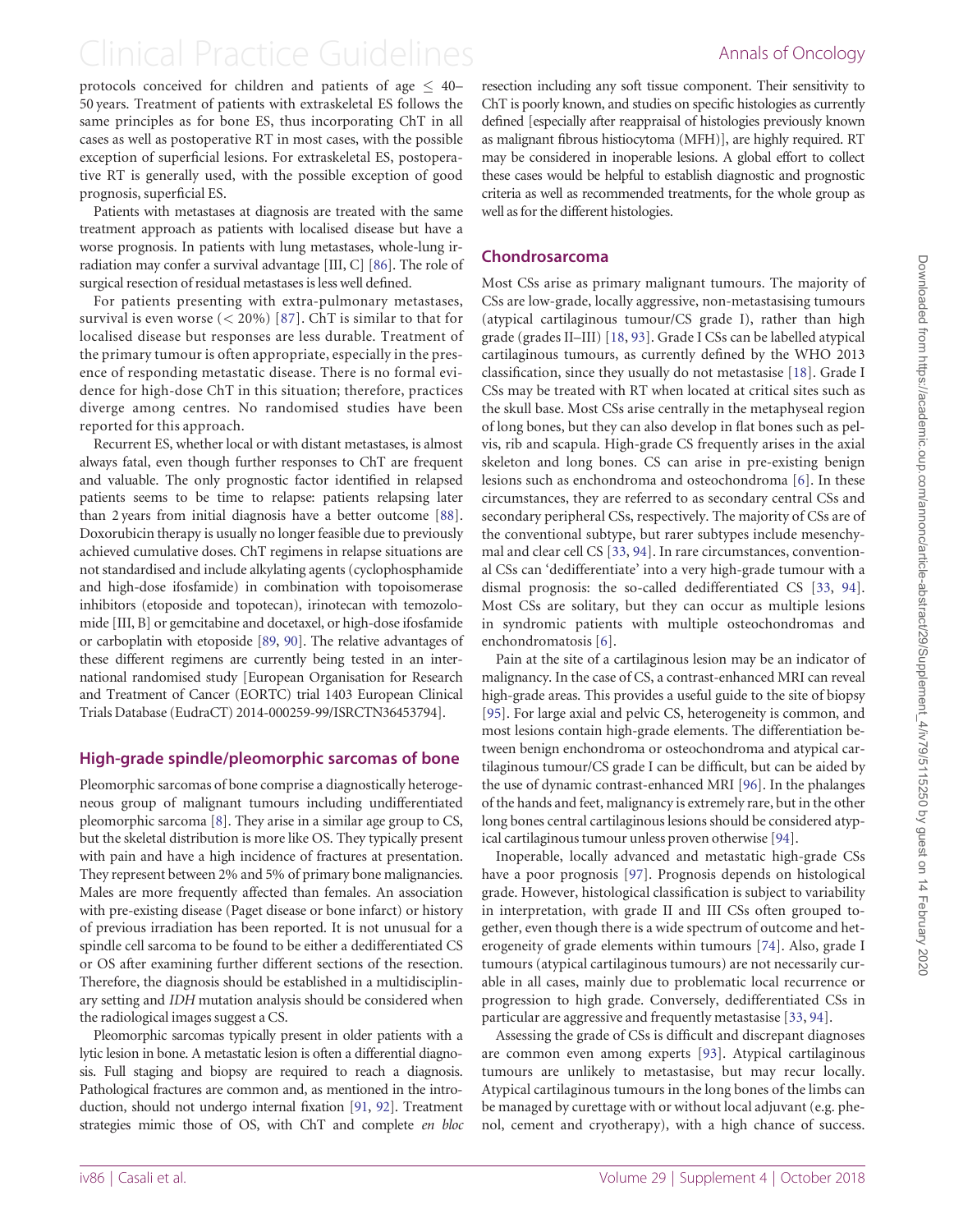Low-grade peripheral CSs (arising from osteochondromas) should be surgically excised, aiming to excise the tumour with a covering of normal tissue over it. Higher-grade CSs (grade II and III) and all CSs of the pelvis or axial skeleton should be surgically excised with wide margins [IV, B].

Evidence suggests that mesenchymal CS is more sensitive to ChT and therefore usually considered for adjuvant or neoadjuvant therapy [IV, C] [[98,](#page-15-0) [99](#page-15-0)]. Most authors suggest a Ewing-type ChT regimen.

Dedifferentiated CS is often treated as a high-grade bone sarcoma, with systemic and local therapies that need to be adapted to patient's age [V, C] [\[100](#page-15-0), [101](#page-15-0)]. There is a very high risk of local recurrence following excision of dedifferentiated CS, particularly in the presence of a pathological fracture. If wide margins cannot be reliably achieved with limb salvage, amputation should be considered.

The role of RT in CS is limited, but may be appropriate in highly selected cases or for palliation. Excellent outcomes have been reported for skull base CSs with high-dose RT, including proton or carbon ion beam RT, achieving 80%–90% local control rates [[102\]](#page-15-0).

With regard to ChT, drugs active in sarcomas such as doxorubicin and ifosfamide may prove active in CS, especially in highgrade lesions [[97\]](#page-15-0). The activity of gemcitabine in combination with docetaxel has been reported [[103](#page-15-0)].

### Giant cell tumour of bone

GCT of bone is a benign, locally aggressive and rarely metastatic tumour of the skeleton [[9](#page-13-0), [104\]](#page-15-0). GCT is classified in the intermediate category, as GCT can be aggressive and recurs locally in up to 50% of cases [\[9,](#page-13-0) [104\]](#page-15-0). Soft tissue extension is significantly associated with the risk of local recurrence. Up to 5% of GCTs metastasise to the lungs, and transformation to a high-grade malignancy though debated, may occur in 1%–3% of patients. GCTs of bone contain mutations in the H3F3A gene (predominantly at the G34 position) which can be detected using mutation analysis or immunohistochemistry using mutation-specific antibodies [\[104,](#page-15-0) [105\]](#page-15-0).

Treatment options include en bloc excision [IV, A] and intralesional curettage with or without adjuvant in carefully selected cases. These have been assessed in a few prospective studies [\[106,](#page-15-0) [107](#page-15-0)]. Denosumab, a human monoclonal antibody to receptor activator of nuclear factor kappa B ligand (RANKL), known to be overexpressed in GCT, is standard treatment in unresectable or metastatic GCT [III, A] [\[107\]](#page-15-0). Its use in the neoadjuvant setting is debated and should be carried out exclusively in expert centres, and ideally within a clinical trial. There is increasing evidence that, if being used preoperatively and before curettage, surgery is best carried out after a few months of treatment, as otherwise extensive ossification may take place, making it difficult to define the extent of the lesion [V, C] [[108\]](#page-15-0). It can also be used in unresectable disease and rare metastatic disease. In this setting, treatment interruption is usually followed by progression, so that treatment needs to be maintained [\[109](#page-15-0)]. Potential maxillar and skeletal side effects need to be monitored (osteonecrosis of the jaw, atypical fractures). The optimal schedule and duration of treatment with denosumab in surgically unsalvageable GCTs is still to be settled, and the possible long-term side effects are still largely unknown.

### <span id="page-8-0"></span>Annals of Oncology **Annals of Oncology** Clinical Practice Guidelines

RT can provide a satisfactory local control in GCT (5-year control rate of 80%) [[110](#page-15-0)]. However, the use of radiotherapy can be associated with a risk of GCT transformation into a high-grade sarcoma and can make surgical resection challenging if required. Therefore, the use of RT in GCTs should always be discussed in a multidisciplinary setting and be limited to cases in which surgery leads to unacceptable morbidity and denosumab is ineffective or contraindicated [IV, D].

### Chordoma

Chordoma is a rare bone tumour (incidence: 0.1 per 100 000 per year) arising from the persistent notochordal elements in the spine (sacrum 50% and bones from the mobile spine 20%) and in the skull base (30%). Extraskeletal cases are extremely rare.

Median age is 60 years, but skull base presentations can also affect a younger population, including children and adolescents. Conventional chordoma is a low-grade, locally-invasive malignancy. Immunohistochemistry nuclear positivity for Brachyury is the diagnostic hallmark and its assessment is strongly recommended [[111](#page-15-0)]. Dedifferentiated chordomas account for less than 5% of all cases and behave more aggressively than the conventional counterpart. T expression can be lost in dedifferentiated chordoma. Approximately 30% of patients with chordoma will develop metastases, usually late in the natural history of the disease, and mostly after local recurrence.

Because of the extreme rarity and the challenging sites of origin, chordoma management should be carried out at referral centres and/or referral networks, with a multidisciplinary team including expert pathologists, radiologists, dedicated surgeons, radiation oncologists with access to hadron facilities, medical oncologists and a palliative care team.

Local staging should be carried out by MRI. Chordoma should be differentiated from benign notochordal cell tumours, benign lesions with peculiar radiological features believed to be chordoma precursors [[112\]](#page-15-0). If radiological appearance is typical for benign notochordal cell tumours, biopsy is not recommended unless the lesion changes over time. For chordoma, preoperative core-needle biopsy is recommended and the biopsy track needs to be included in the surgical resection. For skull base chordoma, preoperative biopsy is not recommended if the tumour cannot be reached easily or safely, or if there is a high risk of tumour cell seeding [V, C] [\[113](#page-15-0)].

En bloc R0 resection is the recommended treatment, when feasible and sequelae are accepted by the patient [IV, B]. The expected 5-year recurrence-free survival is > 50%. For sacral chordoma, surgery should definitely be offered as a first choice in case of lesions arising from S4 (sacral spinal nerve 4) and below. It should always be discussed in the context of other alternatives for tumours originating above S3 (sacral spinal nerve 3), given the neurological sequelae associated to surgical resection. For skull base and upper cervical tract chordoma, R0 resection can rarely be done. R1 (microscopic positive margin) should be the goal of surgery in these cases [V, B]. Adjuvant RT should always be considered for skull base and cervical spine chordomas, and for sacral and mobile spine chordoma if R1-resected chordoma is observed in the final pathological examination.

If en bloc R0 resection is not feasible, the patient is inoperable or surgical sequelae are not accepted by the patient, definitive RT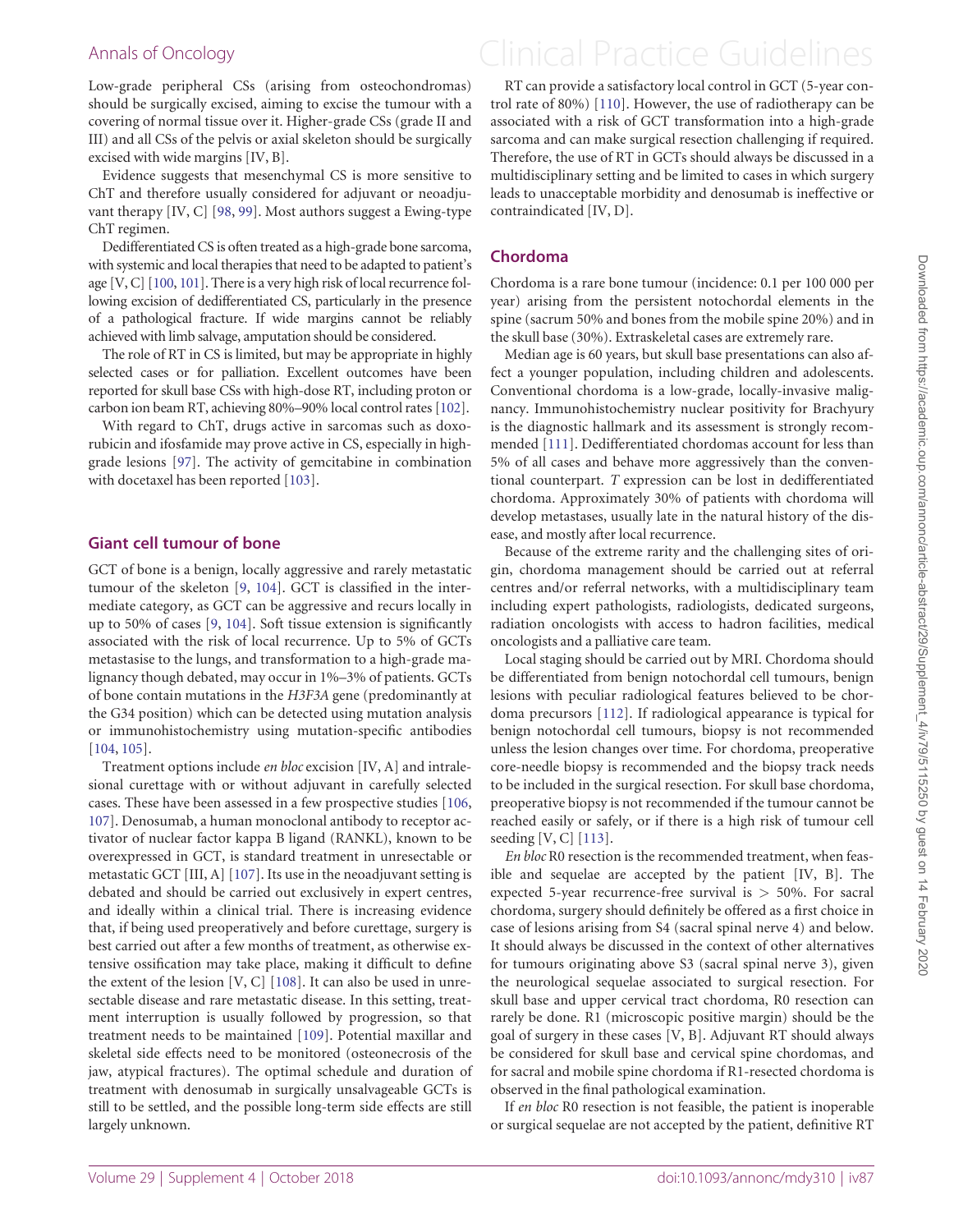<span id="page-9-0"></span>alone (without debulking) is an alternative [V, C]. Particle therapy (high-dose protons or carbon ions) provide a better local control, survival and allow lower doses to be given to normal tissues and should, therefore, be considered the treatment of choice [IV, B] [[114](#page-15-0), [115\]](#page-15-0). Very conformal photon irradiation should only be proposed when similar dose uniformity within the target volume and dose to organs at risk can be achieved [V, B]. Due to the relative radiation resistance of chordomas, a high dose [up to at least 74 GyE in conventional fractionation (1.8–2 GyE) for photon and proton therapy] is required.

The use of neoadjuvant RT should be discussed with the single patient and prospective studies encouraged.

Local relapse has extremely poor survival rates and local control is rarely achievable. In the case of local relapse, possible salvage treatment can include surgery and/or RT and/or radiofrequency ablations and/or systemic treatment, balancing morbidity, quality of life and expected disease control [\[116](#page-15-0)].

For oligometastatic disease, surgery, radiofrequency ablations or stereotactic radiation can be considered in selected cases. ChT is inactive and is generally not recommended [V, D]. An exception can be high-grade dedifferentiated chordoma (anecdotal responses to ChT have been reported). There is uncontrolled evidence that imatinib and sorafenib can be beneficial in advanced chordoma in terms of progression-free survival and mainly nondimensional tumour responses [117–[119](#page-16-0)]. There are data on the activity of epidermal growth factor receptor and mammalian target of rapamycin (mTOR) inhibitors. Prospective studies are ongoing.

### Follow-up, long-term implications and survivorship

Follow-up is designed to detect either local recurrence or metastatic disease at a time when early treatment is still possible and might be effective. Follow-up of high-grade tumours should include both a physical examination of the tumour site and assessment of the function and possible complications of any reconstruction. Local imaging and chest X-ray/CT could be a proposed strategy. Strict rules cannot be provided in the absence of any formal prospective studies, and in the context of differing opinions in this panel of experts. A recommended follow-up policy may foresee intervals between checks after the completion of ChT, approximately every 3 months for the first 2 years; every 6 months for years 3–5; every 6–12 months for years 5–10, and thereafter every 0.5–2 years according to local practice and other factors. Chest CT, if used instead of chest X-rays, should be carried out with low-dose, radiation-sparing techniques, particularly in younger patients who will have a higher lifetime risk to experience second, radiation induced malignancies.

In the case of low-grade bone sarcoma, the frequency of follow-up visits may be lower (e.g. 6 months for 2 years and then annually). Late metastases as well as local recurrences and functional deficits may occur > 10 years after diagnosis and there is no universally accepted stopping point for tumour surveillance.

In ES, where osseous metastases are likely, isotope bone scanning can be used in addition to X-ray imaging but should be weighed against the additional radiation exposure, particularly in younger patients. More modern techniques (e.g. PET or whole-

body MRI) are increasingly being adopted into routine practice but require further evaluation in clinical trials. This is a general priority for all cancers.

There is a lack of consensus among experts about optimal follow-up policies, taking into consideration the specific risk and performance of systematic imaging follow-up regarding the median and long-term risk of second cancers. Some panellists propose 6-monthly follow-up, whereas others suggest 3-month intervals. Some propose interruption of systematic follow-up at 5 years, while others maintain it beyond 10 years. National guidelines may also be different across countries [[120\]](#page-16-0). The lack of consensus and the very limited number of prospective trials point to the need to generate prospective clinical trials on this topic in the future.

It is important to evaluate the long-term toxic effects of ChT, surgery and RT for cured patients, given the incidence of late complications. Monitoring for late effects should be continued for > 10 years after treatment, depending on the ChT protocol and radiation used and in conjunction with late effects services when available. Long-term cardiac evaluation is of major importance since it has been shown that deterioration of cardiac function can still occur decades after anthracycline treatment [[120–122\]](#page-16-0).

Secondary cancers may arise in survivors of bone sarcomas, either related to, or independent of, irradiation. Secondary leukaemia, particularly acute myeloid leukaemia, may rarely be observed following ChT, as early as 2–5 years after treatment. Developments in genetic understanding of bone sarcoma point to the importance of obtaining a detailed family history and of genetic evaluation in high-risk families. Patients with cancer predisposition syndromes (e.g. Li–Fraumeni or Rothmund– Thomson syndromes) require special care and follow-up.

### Methodology

These Clinical Practice Guidelines have been produced by ESMO in partnership with EURACAN, the European Reference Network for rare adult solid cancers. These Clinical Practice Guidelines were developed in accordance with the ESMO standard operating procedures for Clinical Practice Guidelines development [\(http://www.](http://www.esmo.org/Guidelines/ESMO-Guidelines-Methodology) [esmo.org/Guidelines/ESMO-Guidelines-Methodology\)](http://www.esmo.org/Guidelines/ESMO-Guidelines-Methodology). They are conceived to provide the standard approach to diagnosis, treatment and survivorship on sarcomas, GISTs and bone sarcomas. Recommended interventions are intended to correspond to the 'standard' approaches, according to current consensus among the European multidisciplinary sarcoma community of experts. These are represented by the members of the ESMO Sarcoma Faculty and experts appointed by PaedCan and all institutions belonging to the Sarcoma domain of EURACAN.

Experimental interventions considered to be beneficial are labelled as 'investigational'. Other non-standard approaches may be proposed to the single patient as 'options' for a shared patient physician decision in conditions of uncertainty, as long as some supporting evidence (though not conclusive) is available. Algorithms accompany the text, covering the main typical presentations of disease, and are meant to guide the user throughout the text. The relevant literature has been selected by the expert authors. A summary of recommendations is shown in Table [2](#page-10-0). Levels of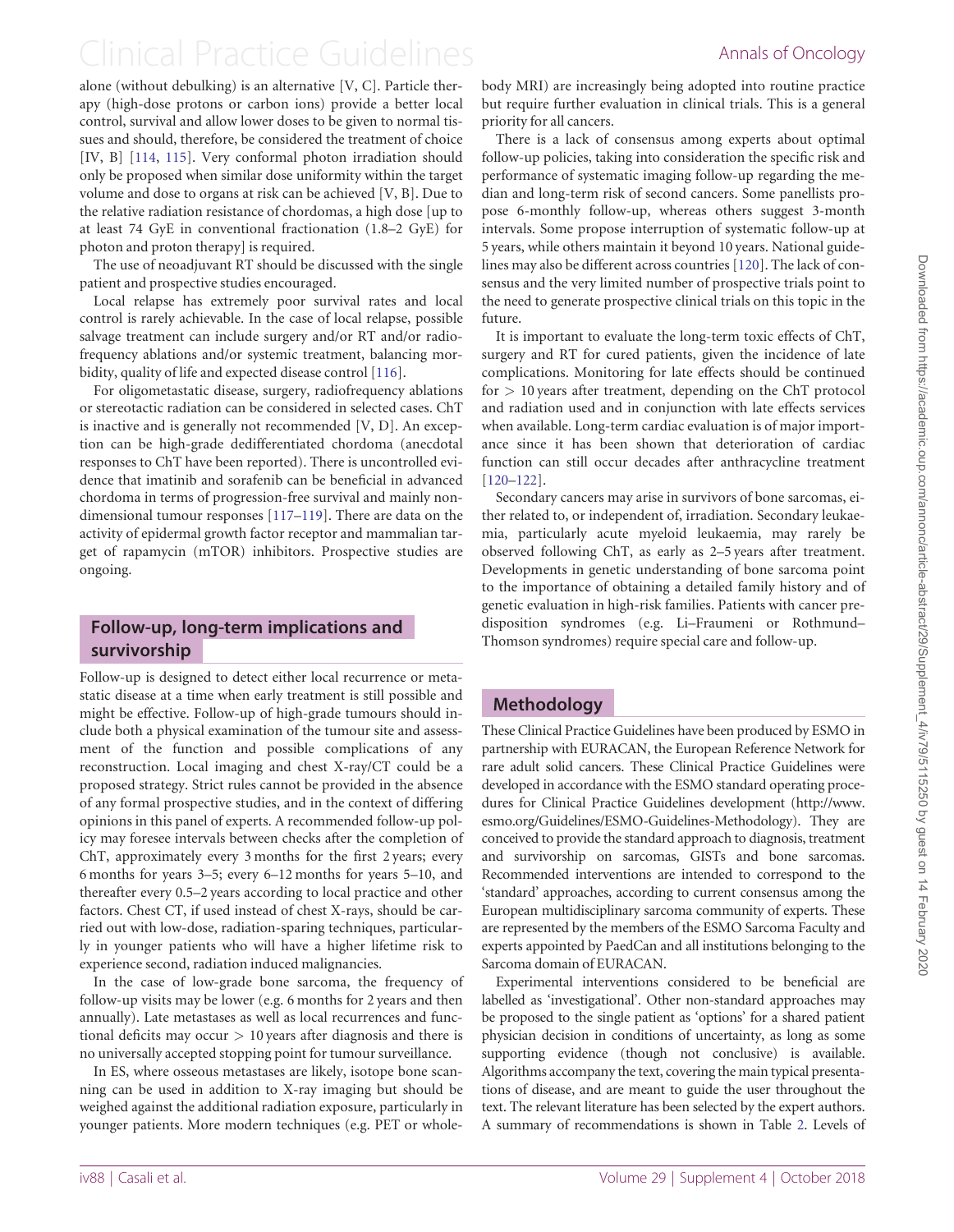## <span id="page-10-0"></span>Annals of Oncology **Clinical Practice Guidelines**

#### Table 2. Summary of recommendations

#### Diagnosis and pathology/molecular biology

- Management of bone sarcomas should be carried out in a reference centre for bone sarcomas, with a primary biopsy under the supervision of a surgical team or dedicated interventional radiologist
- Pathological diagnosis should be made according to the 2013 WHO classification
- Medical history should focus on characteristic symptoms such as duration, intensity and timing of pain, persistent non-mechanical bone pain, swelling and functional impairment
- Diagnosis can be strongly oriented by patient age

#### Staging and risk assessment

• General staging should be carried out to assess the extent of distant disease, including bone scintigraphy, chest radiographs and CT, whole-body MRI and PET-CT or PET-MRI

#### Treatment (locoregional and advanced disease)

Osteosarcoma

- Adverse prognostic or predictive factors include detectable primary metastases, axial or proximal extremity tumour site, large tumour size, elevated serum AP or LDH and older age [III, B]
- Staging should include local imaging studies, specifically plain radiographs and MRI of the whole affected extremity [III, A]
- Curative treatment of high-grade OS consists of ChT and surgery [II, A]; multimodal ChT treatment is preferred
- Low-grade parosteal OSs are malignancies with a lower metastatic potential and should be treated by surgery alone [IV, B]
- Doxorubicin, cisplatin, HD-MTX and ifosfamide have antitumour activity in OS [I, A]. In patients aged > 40, preferred regimens often combine doxorubicin, cisplatin and ifosfamide without HD-MTX [III, B]
- In limited cases, RT including new techniques (e.g. proton and carbon ion beam RT) should be considered, particularly for unresectable primary tumours
- Primary metastatic OS patients are treated with a curative intent following the same principles of non-metastatic OSs
- High-grade craniofacial OS should be treated the same way as high-grade OS of other locations, although prospective evidence is lacking [IV, B]. RT, preferably within clinical studies, can be proposed when complete surgery is not feasible [IV, B]
- The treatment of recurrent OS is primarily surgical in the case of isolated lung metastases, although stereotactic RT, radiofrequency ablation or cryotherapy might be used as alternative options in patients unfit for surgery [IV, B]
- Radiofrequency ablation and stereotactic RT are potential alternative local treatment options for primary lung or bone metastases
- Second-line ChT for recurrent OS includes ifosfamide or cyclophosphamide, possibly in association with etoposide and/or carboplatin [III, B], and other active drugs including gemcitabine and docetaxel [IV, C], sorafenib [III, B] or regorafenib [II, B], as well as <sup>153</sup>Sm Ewing sarcoma
- ES is a rare tumour and is usually treated within specific ChT regimens
- Treatment of patients with extraskeletal ES follows the same principles as for bone ES and incorporates ChT in all cases, as well as postoperative RT in most cases
- Complete surgical excision, where feasible, rather than RT alone, is regarded as the best modality of local tumour control
- RT alone should be applied if complete surgical excision is impossible
- Postoperative RT should be given in cases of inadequate surgical margins and discussed when histological response in the surgical specimen was poor  $[IV, B]$
- Preferred ChT options include doxorubicin, cyclophosphamide, ifosfamide, vincristine, dactinomycin and etoposide, with most active protocols based on five- to six-drug combinations of these substances [I, A]
- Current trials employ 3–6 cycles of initial combination ChT after biopsy, followed by local therapy, and another 6–10 cycles of ChT, usually applied at 2- to 3-week intervals
- Dose-dense regimens (with interval compression) were associated with a positive outcome in paediatric and adolescent (<18 years) patients [II, B]
- Recent studies recommend the use of BuMel for highly selected patients with poor response to induction ChT and/or tumour volume > 200 mL [I, B]
- For patients with metastases at diagnosis, ChT is similar to that for localised disease, but responses are less durable and patients have a worse prognosis
- ChT regimens in relapse situations are not standardised and include alkylating agents (cyclophosphamide and high-dose ifosfamide) in combination with topoisomerase inhibitors (etoposide and topotecan), irinotecan with temozolomide [III, B] or gemcitabine and docetaxel, or high-dose ifosfamide or carboplatin with etoposide

High-grade spindle/pleomorphic sarcomas of bone

- Treatment strategies mimic those of OS and include ChT and complete en bloc resection including any soft tissue component
- RT may be considered in inoperable lesions
- Chondrosarcoma
- Mesenchymal CS is usually considered to be sensitive to adjuvant or neoadjuvant therapy [IV, C] and is treated using a Ewing-type ChT regimen
- Dedifferentiated CS is often treated as a high-grade bone sarcoma, with systemic and local therapies that need to be adapted to patient's age [V, C]
- Skull base CSs can be treated with high-dose RT including proton or carbon ion beam RT
- Doxorubicin and ifosfamide may prove active in CS, especially in high-grade lesions, and gemcitabine in combination with docetaxel has also been reported to be effective

Continued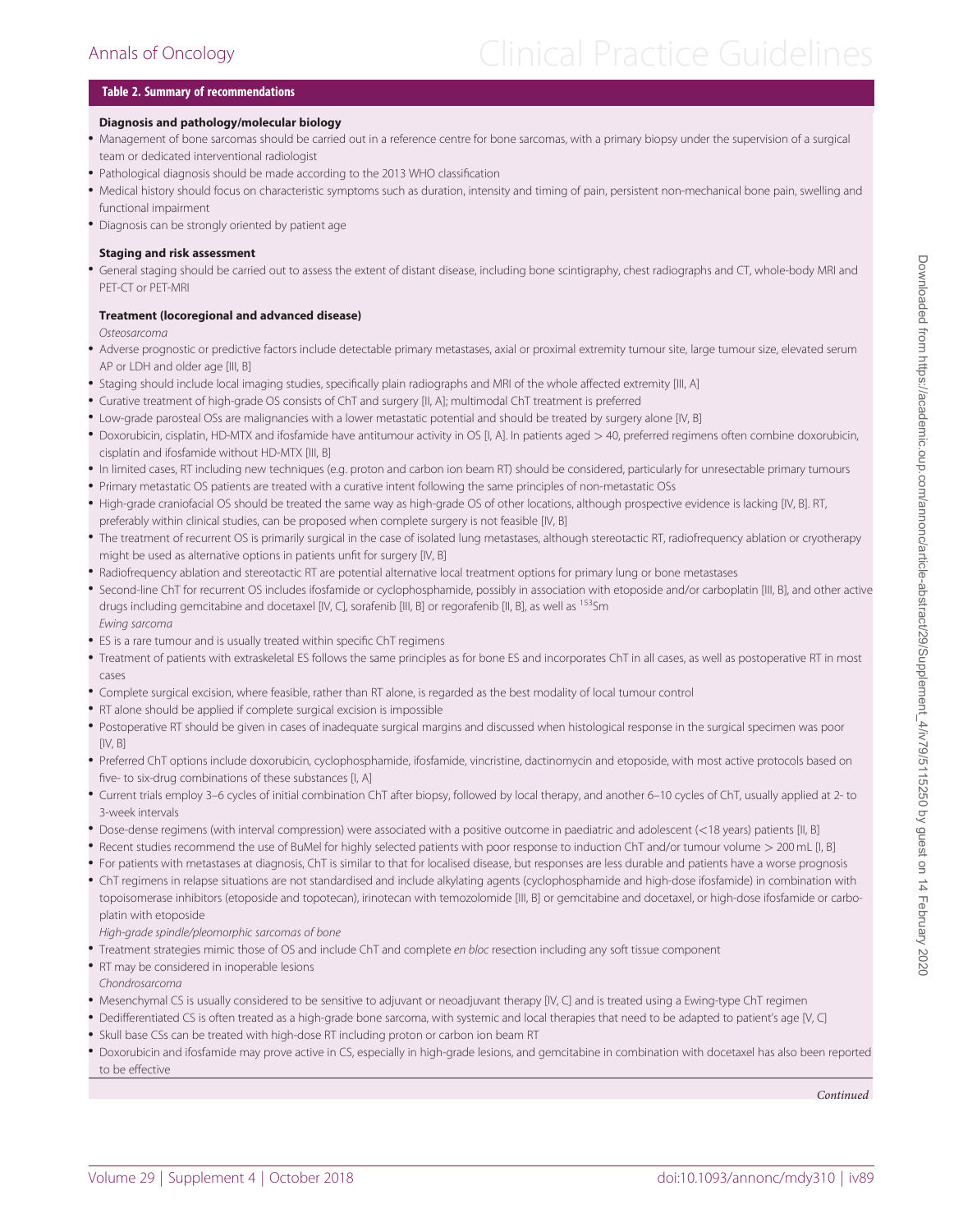#### Giant cell tumour of bone

- Treatment options for GCTs include en bloc excision [IV, A] and intralesional curettage with or without adjuvant in carefully selected cases
- Denosumab is standard treatment in unresectable or metastatic GCT [III, A], although its use in the neoadjuvant setting is debated
- RT can provide local control in GCT but can be associated with transformation into a high-grade sarcoma, and should be limited to cases in which surgery leads to unacceptable morbidity and denosumab is ineffective or contraindicated [IV, D] Chordoma
- Chordomas are very rare tumours, and management should be carried out at referral centres and/or referral networks with a multidisciplinary team
- En bloc R0 resection is standard treatment [IV, B], if feasible; otherwise, definitive RT alone should be considered as a valid alternative [V, C]
- For sacral chordoma, surgery should be offered if the chordoma arises from S4 and below or discussed in the context of other alternatives for tumours originating above S3. Surgery is preferred for tumours originating from S3, especially if the preservation of S2 roots is possible
- R1 surgery plus high-dose RT is the treatment of choice for skull base and upper cervical tract chordoma
- Indications for definitive RT include unresectable disease, inoperable patients and neurological impairment not accepted by the patient. RT should be considered in the case of R1 resections
- In the case of local relapse, recommended treatment includes surgery and/or RT and/or systemic treatment
- For oligometastatic disease, surgery/radiofrequency ablations/stereotactic radiation of metastases can be considered in selected cases
- Imatinib or sorafenib may be beneficial in advanced chordoma in terms of progression-free survival and mainly non-dimensional tumour responses

#### Follow-up, long-term implications and survivorship

- Follow-up of high-grade tumours should include both a physical examination of the tumour site and assessment of the function and possible complications of any reconstruction. Local imaging and chest X-ray/CT could be a proposed strategy
- A recommended follow-up policy varies among experts and may foresee intervals between checks after the completion of ChT, approximately every 3 months for the first 2 years; every 6 months for years 3–5; every 6–12 months for years 5–10, and thereafter every 0.5–2 years
- Chest CT, if used instead of chest X-rays, should be carried out with low-dose, radiation-sparing techniques
- For low-grade bone sarcoma, the frequency of follow-up visits may be lower (e.g. 6 months for 2 years and then annually)
- In ES, where osseous metastases are likely, isotope bone scanning can be used in addition to X-ray imaging but should be weighed against the additional radiation exposure
- More modern techniques (e.g. PET or whole-body MRI) are increasingly being adopted into routine practice but require further evaluation in clinical trials
- Long-term toxic effects of ChT, surgery and RT should be evaluated, and monitoring for late effects should be continued for > 10 years after treatment, depending on the ChT protocol and radiation used
- Long-term cardiac evaluation is important, as it has been shown that deterioration of cardiac function can still occur decades after anthracycline treatment
- Secondary cancers may arise in survivors of bone sarcomas, either related to, or independent of, irradiation. Secondary leukaemia, particularly acute myeloid leukaemia, may rarely be observed following ChT, as early as 2–5 years after treatment

AP, alkaline phosphatase; BuMel, busulfan and melphalan; ChT, chemotherapy; CS, chondrosarcoma; CT, computed tomography; ES, Ewing sarcoma; GCT, giant cell tumour; HD-MTX, high-dose methotrexate; LDH, lactate dehydrogenase; MRI, magnetic resonance imaging; OS, osteosarcoma; PET, positron emission tomography; R0, no tumour at the margin; R1, microscopic tumour at the margin; RT, radiotherapy; S2-S4, sacral spinal nerve 2-4; WHO, World Health Organization.

evidence and grades of recommendation have been applied using the system shown in Table [3.](#page-12-0) Statements without grading were considered justified standard clinical practice by the experts.

### **Disclosure**

PGC has reported advisory roles for Deciphera Pharmaceuticals, Eisai, Eli Lilly, Nektar Therapeutics, speaker's honoraria from Eisai, Eli Lilly, Pfizer, PharmaMar, and conducted studies sponsored by Amgen Dompé, AROG Bayer, Blueprint Medicines, Eli Lilly, Daiichi Sankyo Pharma, Epizyme, GlaxoSmithKline, Novartis, Pfizer, PharmaMar; SBi has reported advisory/consultant roles for Lilly, Bayer, Pfizer, Novartis, Isolfol and Clinigen and conducted studies sponsored by Janssen-Cilag, Eisai and Loxo Oncology; SBa has reported research support from Novartis, Incyte, Blueprint Medicines, has received honoraria or consultation fees from Novartis, Lilly, Pfizer, PharmaMar and Bayer; SBi has reported advisory/consultant roles for Lilly, Bayer, Pfizer, Novartis, Isolfol and Clinigen and conducted studies sponsored by Janssen-Cilag, Eisai and Loxo Oncology; SBo has reported honoraria and travel grants from Nanobiotix and Lilly and received travel grants from PharmaMar; IB has reported research funds from MSD, Bristol-Myers Squibb, Novartis, Roche, Regeneron, Amgen, Astra-Zeneca, Boehringer Ingelheim and Genesis and advisory boards, honorarium and travel expenses from MSD, Bristol-Myers Squibb, Novartis, Roche, Amgen, Astra-Zeneca, Boehringer Ingelheim, LEO Pharma, Galenica, Genesis and Sanofi; JVMGB has received a research grant from Servier and honoraria from Nanobiotix for reviewing cases for their trial; TB has reported honoraria from Roche and PharmaMar and advisory board and honoraria from Amgen, Bayer, Novartis, Eisai and Eli Lilly; JMB has reported consulting advisory role for PharmaMar, Lilly, Bayer, Novartis and being a member of the speaker's bureau for PharmaMar and received travel grants from PharmaMar and Lilly; EDA has received honoraria from PharmaMar, Roche, Lilly and Pfizer and travel grants from Roche; APDT is a member of the speakers' bureau for Lilly,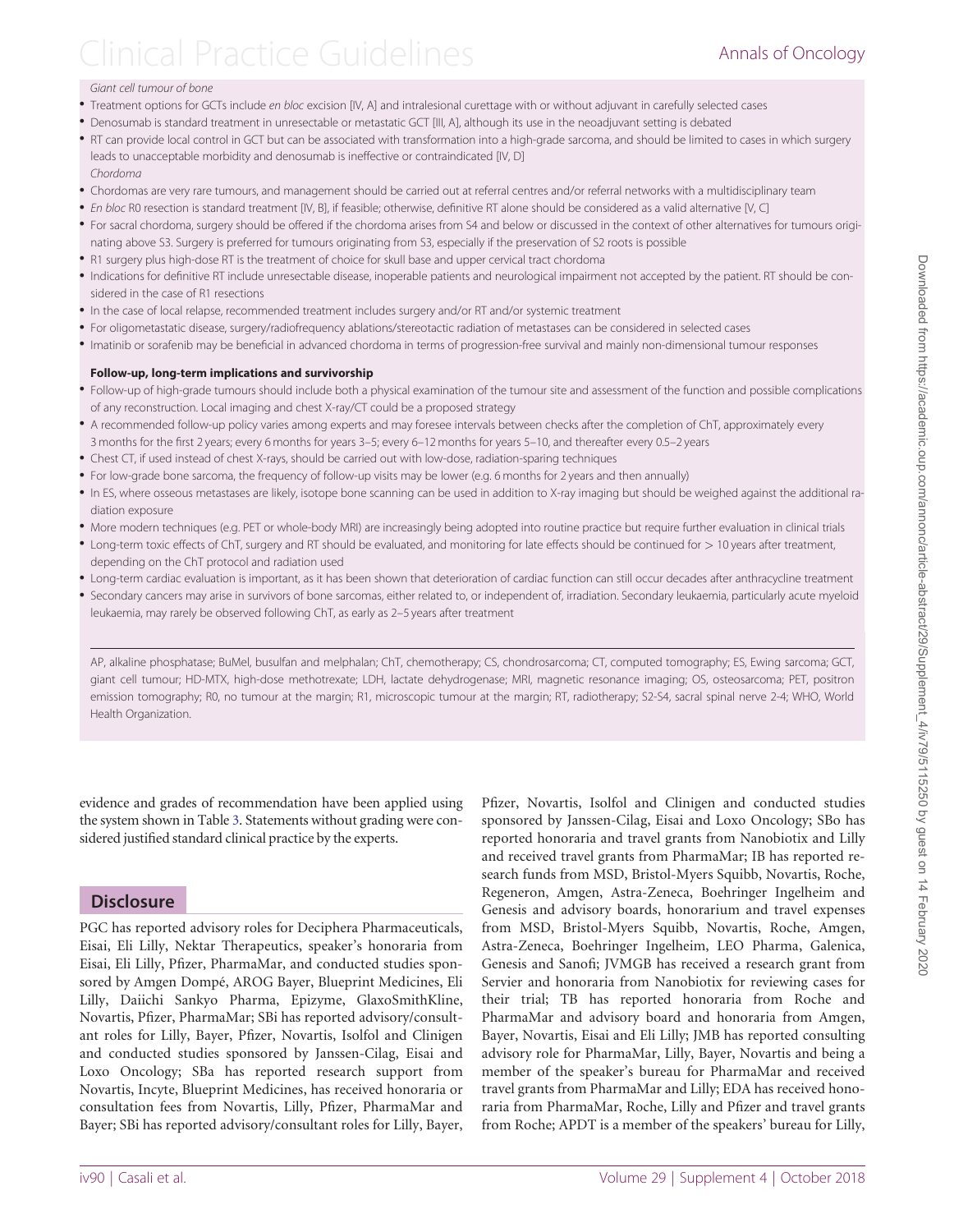# <span id="page-12-0"></span>Annals of Oncology **Clinical Practice Guidelines**

#### Table 3. Levels of evidence and grades of recommendation (adapted from the Infectious Diseases Society of America-United States Public Health Service Grading System<sup>a</sup>)

| <b>Levels of evidence</b> |                                                                                                                                                                                                     |
|---------------------------|-----------------------------------------------------------------------------------------------------------------------------------------------------------------------------------------------------|
|                           | Evidence from at least one large randomised, controlled trial of good methodological quality (low potential for bias) or meta-analyses of<br>well-conducted randomised trials without heterogeneity |
| Ш                         | Small randomised trials or large randomised trials with a suspicion of bias (lower methodological quality) or meta-analyses of such trials or<br>of trials with demonstrated heterogeneity          |
| $\mathbb{H}$              | Prospective cohort studies                                                                                                                                                                          |
| $\mathsf{IV}$             | Retrospective cohort studies or case-control studies                                                                                                                                                |
| V                         | Studies without control group, case reports, experts opinions                                                                                                                                       |
|                           | <b>Grades of recommendation</b>                                                                                                                                                                     |
| A                         | Strong evidence for efficacy with a substantial clinical benefit, strongly recommended                                                                                                              |
| B                         | Strong or moderate evidence for efficacy but with a limited clinical benefit, generally recommended                                                                                                 |
| C                         | Insufficient evidence for efficacy or benefit does not outweigh the risk or the disadvantages (adverse events, costs,), optional                                                                    |
| D                         | Moderate evidence against efficacy or for adverse outcome, generally not recommended                                                                                                                |
| E                         | Strong evidence against efficacy or for adverse outcome, never recommended                                                                                                                          |

<sup>a</sup>By permission of the Infectious Diseases Society of America [[123](#page-16-0)].

Pfizer and Merck Sharp & Dohme; XGDM has reported advisory role for Lilly, PharmaMar and Novartis; PD has reported conducted research sponsored by Eli Lilly; ME has participated in advisory boards for Bayer, Sobi, Lilly, Eisai and Novartis; AMF has conducted studies sponsored by Amgen Dompé, AROG Bayer, Blueprint Medicines, Eli Lilly, Daiichi Sankyo Pharma, Epizyme, GlaxoSmithKline, Novartis, Pfizer, PharmaMar; SG has received research grants and honoraria from Novartis, Pfizer and Bayer; HG has received research grants from Novartis, Daiichi Sankyo Pharma and Pfizer; AG has reported compensation for advisory boards from Novartis, Pfizer, Bayer, Lilly, PharmaMar and Nanobiotix, honoraria from Novartis, Lilly, PharmaMar and Nanobiotix, and research funds from PharmaMar and travel grants from PharmaMar and Nanobiotix; BH has received research grants from EuroSarc and has conducted research with EIT Health in collaboration with GE Healthcare and Philips and has received reagents from Takeda and Astellas to conduct clinical trials without direct funding; PH has reported conducting research sponsored by Novartis, Blueprint Medicines, Nanobiotix and Lilly and has received honoraria and travel grants from PharmaMar, Eisai and Lilly; HJ has reported co-appointment with Orion Pharma and holds stock in Sartar Therapeutics, Faron Pharmaceuticals and Orion Pharma; RLJ is a consultant for Adaptimmune, Blueprint Medicines, Clinigen, Eisai, Epizyme, Daichii, Deciphera, Immunedesign, Lilly, Merck and PharmaMar; IJ has received honoraria from Lilly for lectures; PJ has reported being a consultant for Stryker for the design of a new tumour prosthesis; BK has reported honoraria from Bayer, Lilly, Novartis and PharmaMar, advisory role for Bayer and Lilly and travel grants from PharmaMar; KK has received travel grants from Novartis and Pfizer; ALC has received honoraria from Pfizer, Novartis, Lilly, Amgen, Bayer and PharmaMar; IL has received honoraria from Bristol-Myers Squibb, Merck Sharp & Dohme, Roche, Novartis and Pfizer for scientific presentations or research; MAP has served on advisory boards for Bayer and Pfizer, and has received research grants from Novartis; PRe has served on advisory boards for Novartis, Pfizer, PharmaMar,

Ariad, Merck, Deciphera, Roche, Clinigen and Lilly and has received honoraria from Novartis, Pfizer, Bayer, PharmaMar and Lilly; PRu has received honoraria for lectures from Novartis, Pfizer, Bristol-Myers Squibb, Merck Sharp & Dohme, Roche and has served as a member of advisory board for Novartis, Amgen, Merck Sharp & Dohme, Bristol-Myers Squibb, Blueprint Medicines; PS has received honoraria from Daiichi Sankyo Pharma, Eisai, Eli Lilly, Medspace, Novartis, Swedish Orphan Biovitrium, has reported consulting or advising roles for Sixth Element Capital, Adaptaimmune, Amcure, AstraZeneca, Bayer, Blueprint Medicines, Bristol-Myers Squibb, Boeringer Ingelheim, Cristal Therapeutics, Daiichi Sankyo Pharma, Eisai, Eli Lilly, Epizyme, Genzyme, Ipsen, Loxo Oncology, Medspace, Nektar, Novartis, Philogen, Piqur Therapeutics, Plexxikon, is a member of speaker's bureau of Bayer, Eisai, Eli Lilly, GlaxoSmithKline, Novartis, PharmaMar, Swedish Orphan Biovitrium, has received research grants from Bayer, Blueprint Medicines, CoBioRes, Exelixis, Bristol-Myers Squibb, Novartis, Plexxikon, and has received travel grants from Sixth Element Capital, Adaptaimmune, Amcure, AstraZeneca, Bayer, Blueprint Medicines, Bristol-Myers Squibb, Boehringer Ingelheim, Cristal Therapeutics, Daichii Sankyo Pharma, Eisai, Eli Lilly, Epizyme, Genzyme, GlaxoSmithKline, Ipsen, Loxo Oncology, Medpace, Nektar, Novartis, PharmaMar, Philogen, Piqur Therapeutics, Plexxikon, Swedish Orphan Biovitrium; SSt has received honoraria from Eli Lilly and PharmaMar, research grants from Amgen Dompé, Advenchen, Bayer, Eli Lilly, Daiichi Sankyo Pharma, Epizyme Inc., Novartis, Pfizer and PharmaMar; travel grants from PharmaMar and has reported advisory/consultant roles for Bayer, Eli Lilly, ImmuneDesign, Maxivax and PharmaMar; WVdG has received research grants from Novartis; EW has reported travel/research grants and/or honoraria from Novartis Oncology, Milestone, Menarini, PharmaMar, Roche, Nanobiotix and Bayer; JYB has declared research grants and honoraria from Novartis, GlaxoSmithKline, Pfizer and Bayer; NA, RB, BB, LB, AB, CD, FF, AFed, VF, AFer, NG, TG, RLH, SHN, RI, SK, LK, DAK, RL, OM, MM, BM, RP, PP, SP-N, ALP, MHR, AAS, SSl,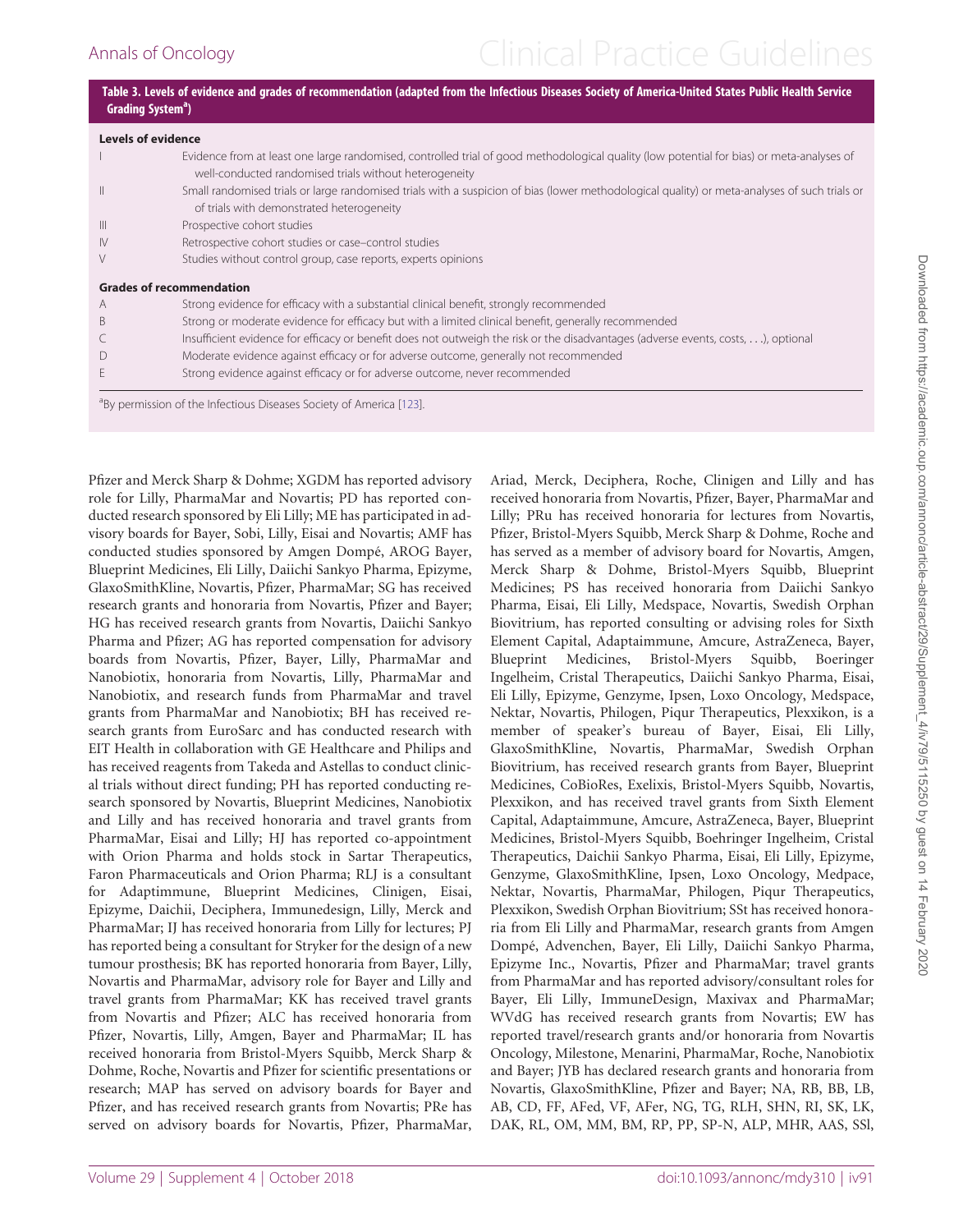<span id="page-13-0"></span>SStr, KSH, MU, JW and FVC have declared no conflicts of interest. SF, AH and OZ have not reported any potential conflicts of interest.

### References

- [1.](#page-1-0) Stiller CA, Trama A, Serraino D. Descriptive epidemiology of sarcomas in Europe: report from the RARECARE project. Eur J Cancer 2013; 49: 684–695.
- Whelan J, McTiernan A, Cooper N et al. Incidence and survival of malignant bone sarcomas in England 1979-2007. Int J Cancer 2012; 131: E508–E517.
- 3. Valery PC, Laversanne M, Bray F. Bone cancer incidence by morphological subtype: a global assessment. Cancer Causes Control 2015; 26: 1127–1139.
- [4.](#page-4-0) Van den Berg H, Kroon HM, Slaar A, Hogendoorn P. Incidence of biopsy-proven bone tumors in children: a report based on the Dutch pathology registration "PALGA". J Pediatr Orthop 2008; 28: 29–35.
- [5.](#page-1-0) Fuchs B, Pritchard DJ. Etiology of osteosarcoma. Clin Orthop Relat Res 2002; 397: 40–52.
- [6.](#page-1-0) Bovée JV, Cleton-Jansen AM, Taminiau AH, Hogendoorn PC. Emerging pathways in the development of chondrosarcoma of bone and implications for targeted treatment. Lancet Oncol 2005; 6: 599–607.
- [7.](#page-1-0) Grünewald TG, Bernard V, Gilardi-Hebenstreit P et al. Chimeric EWSR1–FLI1 regulates the Ewing sarcoma susceptibility gene EGR2 via a GGAA microsatellite. Nat Genet 2015; 47: 1073–1078.
- Pakos EE, Grimer RJ, Peake D et al. The 'other' bone sarcomas: prognostic factors and outcomes of spindle cell sarcomas of bone. J Bone Joint Surg Br 2011; 93: 1271–1278.
- [9.](#page-1-0) Liede A, Bach BA, Stryker S et al. Regional variation and challenges in estimating the incidence of giant cell tumor of bone. J Bone Joint Surg Am 2014; 96: 1999–2007.
- 10. Hauben EI, Hogendoorn PCW. Epidemiology of primary bone tumors and economical aspects of bone metastases. In D Heymann (ed.), Bone Cancer. Progression and Therapeutic Approaches, 1st edition. London: Academic Press 2009; 3–8.
- 11. Malhas AM, Grimer RJ, Abudu A et al. The final diagnosis in patients with a suspected primary malignancy of bone. J Bone Joint Surg Br 2011; 93: 980–983.
- [12.](#page-1-0) Grimer RJ, Briggs TW. Earlier diagnosis of bone and soft-tissue tumours. J Bone Joint Surg Br 2010; 92: 1489–1492.
- [13.](#page-1-0) Meyer JS, Nadel HR, Marina N et al. Imaging guidelines for children with Ewing sarcoma and osteosarcoma: a report from the Children's Oncology Group Bone Tumor Committee. Pediatr Blood Cancer 2008; 51: 163–170.
- 14. Andreou D, Bielack SS, Carrle D et al. The influence of tumor- and treatment-related factors on the development of local recurrence in osteosarcoma after adequate surgery. An analysis of 1355 patients treated on neoadjuvant Cooperative Osteosarcoma Study Group protocols. Ann Oncol 2011; 22: 1228–1235.
- 15. Blay JY, Soibinet P, Penel N et al. Improved survival using specialized multidisciplinary board in sarcoma patients. Ann Oncol 2017; 28: 2852–2859.
- 16. van den Berg H, Slaar A, Kroon HM et al. Results of diagnostic review in pediatric bone tumors and tumorlike lesions. J Pediatr Orthop 2008; 28: 561–564.
- 17. Mankin HJ, Lange TA, Spanier SS. The hazards of biopsy in patients with malignant primary bone and soft-tissue tumors. J Bone Joint Surg Am 1982; 64: 1121–1127.
- [18.](#page-2-0) Fletcher CDM, Bridge JA, Hogendoorn PCW, Mertens F. Pathology and genetics of tumours of soft tissue and bone. World Health Organization. Lyon: IARC Press 2013.
- [19.](#page-2-0) Abdul-Karim FW, Bauer TW, Kilpatrick SE et al. Recommendations for the reporting of bone tumors. Association of Directors of Anatomic and Surgical Pathology. Hum Pathol 2004; 35: 1173–1178.
- [20.](#page-2-0) Enneking WF, Spanier SS, Goodman MA. A system for the surgical staging of musculoskeletal sarcoma. Clin Orthop Relat Res 1980; 106–120.
- 21. Heck RK Jr, Peabody TD, Simon MA. Staging of primary malignancies of bone. CA Cancer J Clin 2006; 56: 366–375.
- 22. Brierley JD, Gospodarowicz MK, Wittekind C (eds). TNM Classification of Malignant Tumours, 8th edn. Oxford: John Wiley & Sons, Inc. 2016.
- [23.](#page-2-0) Picci P, Vanel D, Briccoli A et al. Computed tomography of pulmonary metastases from osteosarcoma: the less poor technique. A study of 51 patients with histological correlation. Ann Oncol 2001; 12: 1601–1604.
- [24.](#page-2-0) Buchbender C, Heusner TA, Lauenstein TC et al. Oncologic PET/MRI, part 2: bone tumors, soft-tissue tumors, melanoma, and lymphoma. J Nucl Med 2012; 53: 1244–1252.
- [25.](#page-3-0) Bramer JA, van Linge JH, Grimer RJ, Scholten RJ. Prognostic factors in localized extremity osteosarcoma: a systematic review. Eur J Surg Oncol 2009; 35: 1030–1036.
- [26.](#page-3-0) Bielack SS, Kempf-Bielack B, Delling G et al. Prognostic factors in highgrade osteosarcoma of the extremities or trunk: an analysis of 1,702 patients treated on neoadjuvant cooperative osteosarcoma study group protocols. J Clin Oncol 2002; 20: 776–790.
- [27.](#page-3-0) Picci P, Sangiorgi L, Rougraff BT et al. Relationship of chemotherapyinduced necrosis and surgical margins to local recurrence in osteosarcoma. J Clin Oncol 1994; 12: 2699–2705.
- 28. Grimer RJ, Bielack S, Flege S et al. Periosteal osteosarcoma—a European review of outcome. Eur J Cancer 2005; 41: 2806–2811.
- 29. Cesari M, Alberghini M, Vanel D et al. Periosteal osteosarcoma: a single-institution experience. Cancer 2011; 117: 1731–1735.
- 30. Laitinen M, Parry M, Albergo JI et al. The prognostic and therapeutic factors which influence the oncological outcome of parosteal osteosarcoma. Bone Joint J 2015 ; 97-B: 1698–1703.
- [31.](#page-3-0) Bramer JA, Abudu AA, Grimer RJ et al. Do pathological fractures influence survival and local recurrence rate in bony sarcomas? Eur J Cancer 2007; 43: 1944–1951.
- 32. Ferrari S, Smeland S, Mercuri M et al. Neoadjuvant chemotherapy with high-dose ifosfamide, high-dose methotrexate, cisplatin, and doxorubicin for patients with localized osteosarcoma of the extremity: a joint study by the Italian and Scandinavian Sarcoma Groups. J Clin Oncol 2005; 23: 8845–8852.
- [33.](#page-7-0) Whelan JS, Davis LE. Osteosarcoma, chondrosarcoma, and chordoma. J Clin Oncol 2018; 36: 188–193.
- [34.](#page-3-0) Bielack SS, Smeland S, Whelan JS et al. Methotrexate, doxorubicin, and cisplatin (MAP) plus maintenance pegylated interferon alfa-2b versus MAP alone in patients with resectable high-grade osteosarcoma and good histologic response to preoperative map: first results of the EURAMOS-1 good response randomized controlled trial. J Clin Oncol 2015; 33: 2279–2287.
- [35.](#page-3-0) Whelan JS, Bielack SS, Marina N et al. EURAMOS-1, an international randomised study for osteosarcoma: results from pre-randomisation treatment. Ann Oncol 2015; 26: 407–414.
- [36.](#page-3-0) Marina NM, Smeland S, Bielack SS et al. Comparison of MAPIE versus MAP in patients with a poor response to preoperative chemotherapy for newly diagnosed high-grade osteosarcoma (EURAMOS-1): an open-label, international, randomised controlled trial. Lancet Oncol 2016; 17: 1396–1408.
- 37. Lewis IJ, Nooij MA, Whelan J et al. Improvement in histologic response but not survival in osteosarcoma patients treated with intensified chemotherapy: a randomized phase III trial of the European Osteosarcoma Intergroup. J Natl Cancer Inst 2007; 99: 112–128.
- 38. Carrle D, Bielack SS. Current strategies of chemotherapy in osteosarcoma. Int Orthop 2006; 30: 445–451.
- 39. Bielack SS, Machatschek JN, Flege S, Jürgens H. Delaying surgery with chemotherapy for osteosarcoma of the extremities. Expert Opin Pharmacother 2004; 5: 1243–1256.
- 40. Goorin AM, Schwartzentruber DJ, Devidas M et al. Presurgical chemotherapy compared with immediate surgery and adjuvant chemotherapy for nonmetastatic osteosarcoma: Pediatric Oncology Group Study POG-8651. J Clin Oncol 2003; 21: 1574–1580.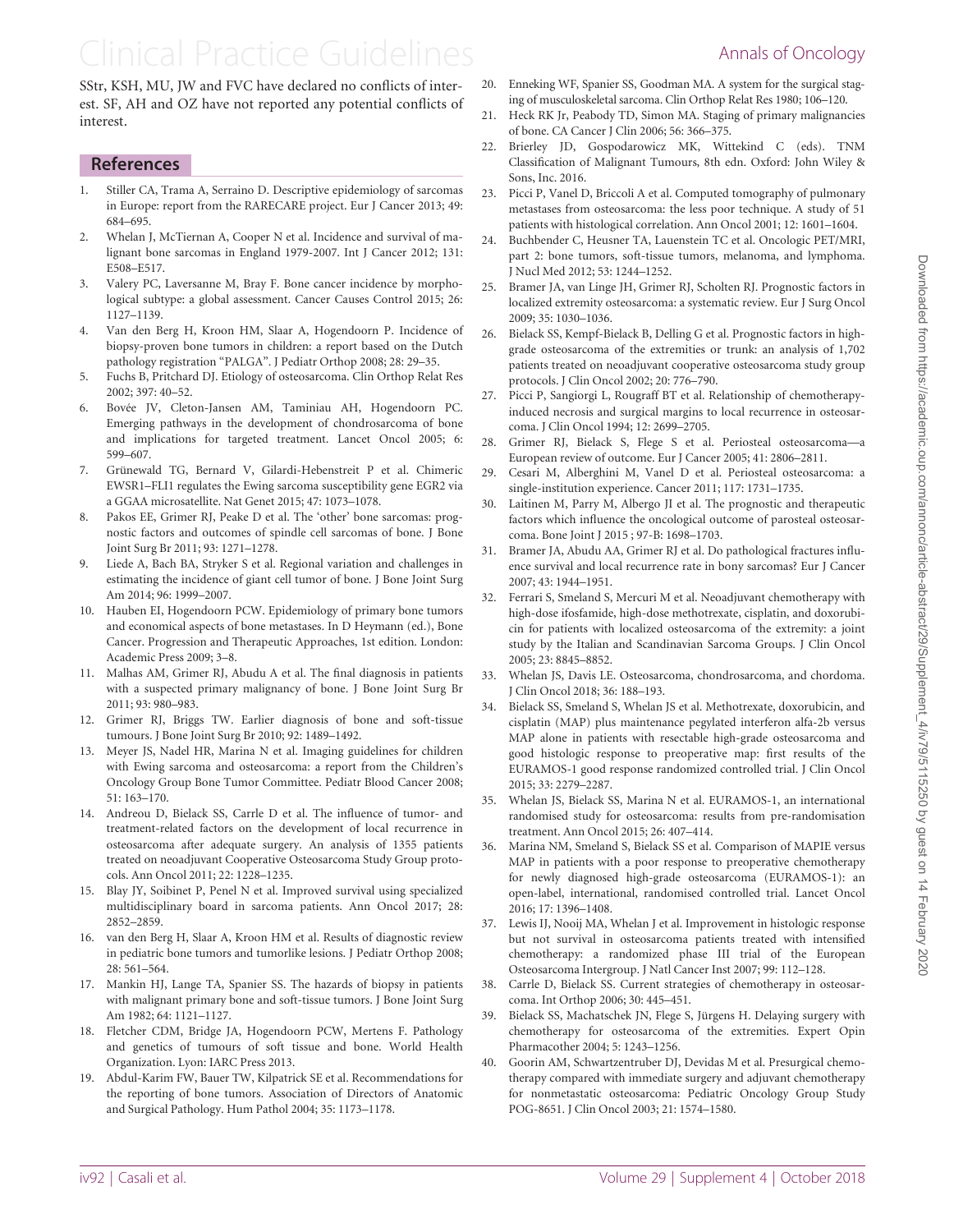## <span id="page-14-0"></span>Annals of Oncology **Annals of Oncology Clinical Practice Guidelines**

- [41](#page-3-0). Meyers PA, Schwartz CL, Krailo MD et al. Osteosarcoma: the addition of muramyl tripeptide to chemotherapy improves overall survival—a report from the Children's Oncology Group. J Clin Oncol 2008; 26: 633–638.
- [42](#page-3-0). Hunsberger S, Freidlin B, Smith MA. Complexities in interpretation of osteosarcoma clinical trial results. J Clin Oncol 2008; 26: 3103–3104; author reply 3104–3105.
- [43](#page-3-0). van der Woude HJ, Bloem JL, Hogendoorn PC. Preoperative evaluation and monitoring chemotherapy in patients with high-grade osteogenic and Ewing's sarcoma: review of current imaging modalities. Skeletal Radiol 1998; 27: 57–71.
- [44](#page-3-0). van der Woude HJ, Bloem JL, Verstraete KL et al. Osteosarcoma and Ewing's sarcoma after neoadjuvant chemotherapy: value of dynamic MR imaging in detecting viable tumor before surgery. AJR Am J Roentgenol 1995; 165: 593–598.
- [45](#page-3-0). Piperno-Neumann S, Le Deley MC, Rédini F et al. Zoledronate in combination with chemotherapy and surgery to treat osteosarcoma (OS2006): a randomised, multicentre, open-label, phase 3 trial. Lancet Oncol 2016; 17: 1070–1080.
- [46](#page-3-0). Ferrari S, Bielack SS, Smeland S et al. EURO-B.O.S.S.: a European study on chemotherapy in bone-sarcoma patients aged over 40: outcome in primary high-grade osteosarcoma. Tumori 2018; 104: 30–36.
- [47](#page-3-0). Leroy R, Benahmed N, Hulstaert F et al. Proton therapy in children: a systematic review of clinical effectiveness in 15 pediatric cancers. Int J Radiat Oncol Biol Phys 2016; 95: 267–278.
- [48](#page-4-0). Kager L, Zoubek A, Potschger U et al. Primary metastatic osteosarcoma: presentation and outcome of patients treated on neoadjuvant Cooperative Osteosarcoma Study Group protocols. J Clin Oncol 2003; 21: 2011–2018.
- [49](#page-4-0). Ferrari S, Briccoli A, Mercuri M et al. Postrelapse survival in osteosarcoma of the extremities: prognostic factors for long-term survival. J Clin Oncol 2003; 21: 710–715.
- [50](#page-4-0). Frezza AM, Beale T, Bomanji J et al. Is [F-18]-fluorodeoxy-D-glucose positron emission tomography of value in the management of patients with craniofacial bone sarcomas undergoing neo-adjuvant treatment? BMC Cancer 2014; 14: 23.
- [51](#page-4-0). Kempf-Bielack B, Bielack SS, Jurgens H et al. Osteosarcoma relapse after combined modality therapy: an analysis of unselected patients in the Cooperative Osteosarcoma Study Group (COSS). J Clin Oncol 2005; 23: 559–568.
- [52](#page-4-0). de Baere T, Tselikas L, Gravel G et al. Interventional radiology: role in the treatment of sarcomas. Eur J Cancer 2018; 94: 148–155.
- [53](#page-4-0). Saumet L, Deschamps F, Marec-Berard P et al. Radiofrequency ablation of metastases from osteosarcoma in patients under 25 years: the SCFE experience. Pediatr Hematol Oncol 2015; 32: 41–49.
- [54](#page-4-0). Yu W, Liu Z, Tang L et al. Efficacy and safety of stereotactic radio surgery for pulmonary metastases from osteosarcoma: experience in 73 patients. Sci Rep 2017; 7: 17480.
- 55. Palmerini E, Jones RL, Marchesi E et al. Gemcitabine and docetaxel in relapsed and unresectable high-grade osteosarcoma and spindle cell sarcoma of bone. BMC Cancer 2016; 16: 280.
- 56. Grignani G, Palmerini E, Ferraresi V et al. Sorafenib and everolimus for patients with unresectable high-grade osteosarcoma progressing after standard treatment: a non-randomised phase 2 clinical trial. Lancet Oncol 2015; 16: 98–107.
- 57. Duffaud F. Regorafenib shows promise in osteosarcoma, no benefit in liposarcoma - REGOBONE study (Abstract 11504). ASCO 2018 (annual meeting of the American Society of Clinical Oncology), Sarcoma Oral Abstract Session: abstr 11504.
- 58. Fagioli F, Aglietta M, Tienghi A et al. High-dose chemotherapy in the treatment of relapsed osteosarcoma: an Italian sarcoma group study. J Clin Oncol 2002; 20: 2150–2156.
- 59. Berger M, Grignani G, Ferrari S et al. Phase 2 trial of two courses of cyclophosphamide and etoposide for relapsed high-risk osteosarcoma patients. Cancer 2009; 115: 2980–2987.
- 60. Berger M, Grignani G, Giostra A et al. 153Samarium-EDTMP administration followed by hematopoietic stem cell support for bone metastases in osteosarcoma patients. Ann Oncol 2012; 23: 1899–1905.
- 61. Aurias A, Rimbaut C, Buffe D et al. Translocation involving chromosome 22 in Ewing's sarcoma. A cytogenetic study of four fresh tumors. Cancer Genet Cytogenet 1984; 12: 21–25.
- 62. Grünewald TGP, Cidre-Aranaz F, Surdez D et al. Ewing sarcoma. Nat Rev Dis Primers 2018; 4: 5 (review).
- 63. Zoubek A, Pfleiderer C, Salzer-Kuntschik M et al. Variability of EWS chimaeric transcripts in Ewing tumours: a comparison of clinical and molecular data. Br J Cancer 1994; 70: 908–913.
- 64. Sorensen PH, Lessnick SL, Lopez-Terrada D et al. A second Ewing's sarcoma translocation, t(21;22), fuses the EWS gene to another ETS-family transcription factor, ERG. Nat Genet 1994; 6: 146–151.
- 65. Antonescu CR, Owosho AA, Zhang L et al. Sarcomas with CIC-rearrangements are a distinct pathologic entity with aggressive outcome: a clinicopathologic and molecular study of 115 cases. Am J Surg Pathol 2017; 41: 941–949.
- 66. Yamada Y, Kuda M, Kohashi K et al. Histological and immunohistochemical characteristics of undifferentiated small round cell sarcomas associated with CIC-DUX4 and BCOR-CCNB3 fusion genes. Virchows Arch 2017; 470: 373–380.
- 67. Machado I, Noguera R, Pellin A et al. Molecular diagnosis of Ewing sarcoma family of tumors: a comparative analysis of 560 cases with FISH and RT-PCR. Diagn Mol Pathol 2009; 18: 189–199.
- [68.](#page-4-0) Newman EN, Jones RL, Hawkins DS. An evaluation of [F-18]-fluorodeoxy-D-glucose positron emission tomography, bone scan, and bone marrow aspiration/biopsy as staging investigations in Ewing sarcoma. Pediatr Blood Cancer 2013; 60: 1113–1117.
- [69.](#page-4-0) Cangir A, Vietti TJ, Gehan EA et al. Ewing's sarcoma metastatic at diagnosis. Results and comparisons of two intergroup Ewing's sarcoma studies. Cancer 1990; 66: 887–893.
- [70.](#page-4-0) Bernstein ML, Devidas M, Lafreniere D et al. Intensive therapy with growth factor support for patients with Ewing tumor metastatic at diagnosis: Pediatric Oncology Group/Children's Cancer Group Phase II Study 9457–a report from the Children's Oncology Group. J Clin Oncol 2006; 24: 152–159.
- 71. Bacci G, Ferrari S, Bertoni F et al. Prognostic factors in nonmetastatic Ewing's sarcoma of bone treated with adjuvant chemotherapy: analysis of 359 patients at the Istituto Ortopedico Rizzoli. J Clin Oncol 2000; 18: 4–11.
- 72. Bacci G, Forni C, Longhi A et al. Long-term outcome for patients with non-metastatic Ewing's sarcoma treated with adjuvant and neoadjuvant chemotherapies. 402 patients treated at Rizzoli between 1972 and 1992. Eur J Cancer 2004; 40: 73–83.
- 73. Cotterill SJ, Ahrens S, Paulussen M et al. Prognostic factors in Ewing's tumor of bone: analysis of 975 patients from the European Intergroup Cooperative Ewing's Sarcoma Study Group. J Clin Oncol 2000; 18: 3108–3114.
- [74.](#page-7-0) Leavey PJ, Collier AB. Ewing sarcoma: prognostic criteria, outcomes and future treatment. Expert Rev Anticancer Ther 2008; 8: 617–624.
- [75.](#page-5-0) Le Deley MC, Delattre O, Schaefer KL et al. Impact of EWS-ETS fusion type on disease progression in Ewing's sarcoma/peripheral primitive neuroectodermal tumor: prospective results from the cooperative Euro-E.W.I.N.G. 99 trial. J Clin Oncol 2010; 28: 1982–1988.
- [76.](#page-5-0) van Doorninck JA, Ji L, Schaub B et al. Current treatment protocols have eliminated the prognostic advantage of type 1 fusions in Ewing sarcoma: a report from the Children's Oncology Group. J Clin Oncol 2010; 28: 1989–1994.
- 77. Nesbit ME Jr, Gehan EA, Burgert EO Jr et al. Multimodal therapy for the management of primary, nonmetastatic Ewing's sarcoma of bone: a long-term follow-up of the First Intergroup study. J Clin Oncol 1990; 8: 1664–1674.
- [78.](#page-5-0) Schuck A, Ahrens S, Paulussen M et al. Local therapy in localized Ewing tumors: results of 1058 patients treated in the CESS 81, CESS 86, and EICESS 92 trials. Int J Radiat Oncol Biol Phys 2003; 55: 168–177.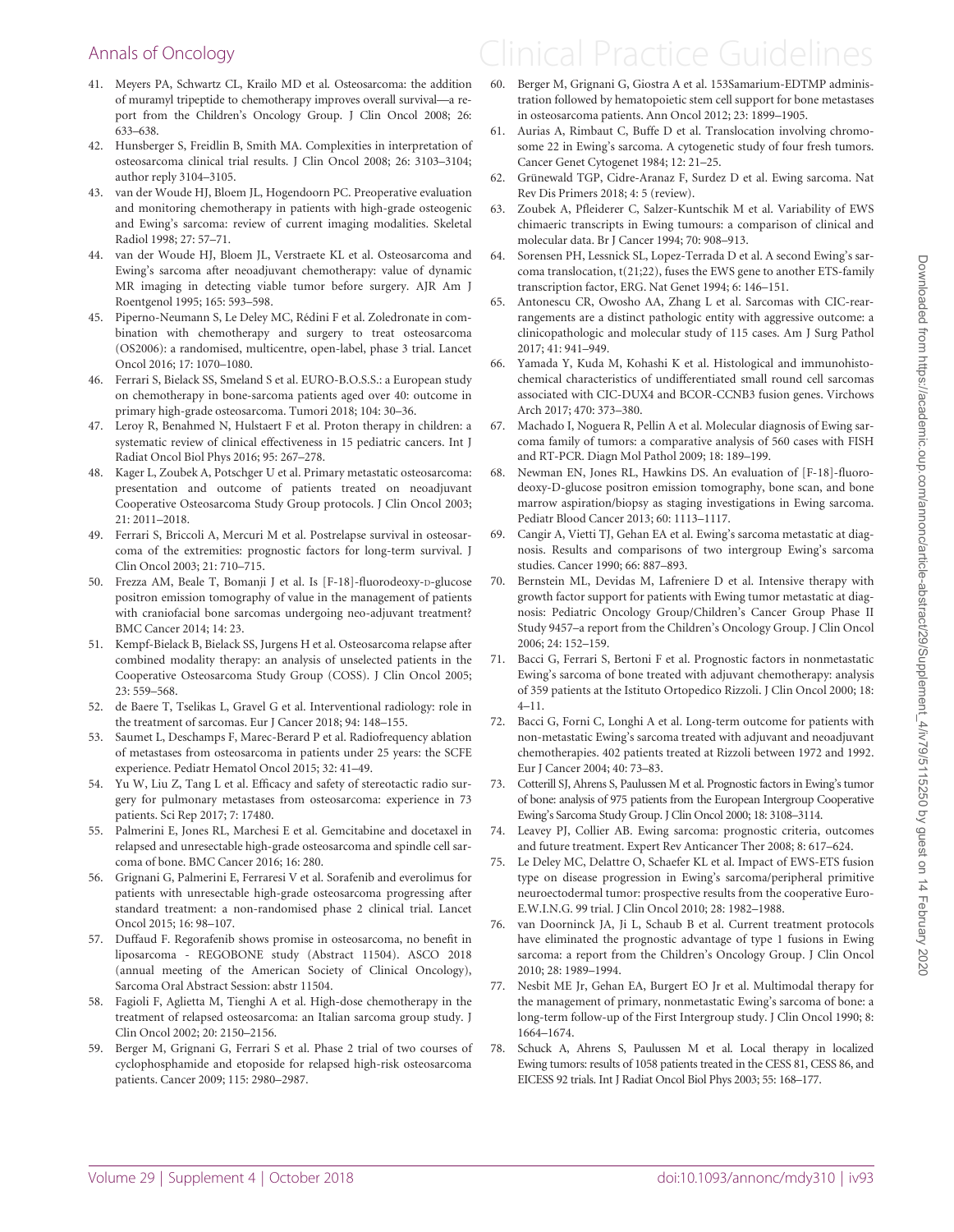- <span id="page-15-0"></span>79. Grier HE, Krailo MD, Tarbell NJ et al. Addition of ifosfamide and etoposide to standard chemotherapy for Ewing's sarcoma and primitive neuroectodermal tumor of bone. N Engl J Med 2003; 348: 694–701.
- 80. Paulussen M, Craft AW, Lewis I et al. Results of the EICESS-92 study: two randomized trials of Ewing's sarcoma treatment– cyclophosphamide compared with ifosfamide in standard-risk patients and assessment of benefit of etoposide added to standard treatment in high-risk patients. J Clin Oncol 2008; 26: 4385–4393.
- 81. Gaspar N, Hawkins DS, Dirksen U et al. Ewing sarcoma: current management and future approaches through collaboration. J Clin Oncol 2015; 33: 3036–3046.
- [82.](#page-5-0) Womer RB, West DC, Krailo MD et al. Randomized controlled trial of interval-compressed chemotherapy for the treatment of localized Ewing sarcoma: a report from the Children's Oncology Group. J Clin Oncol 2012; 30: 4148–4154.
- [83.](#page-5-0) Ferrari S, Sundby Hall K, Luksch R et al. Nonmetastatic Ewing family tumors: high-dose chemotherapy with stem cell rescue in poor responder patients. Results of the Italian Sarcoma Group/ Scandinavian Sarcoma Group III protocol. Ann Oncol 2011; 22: 1221–1227.
- [84.](#page-5-0) Whelan J, Le Deley MC, Dirksen U et al. Efficacy of busulfan-melphalan high dose chemotherapy consolidation (BuMel) in localized high-risk Ewing sarcoma (ES): results of EURO-EWING 99-R2 randomized trial (EE99R2Loc). J Clin Oncol 2016; 34 (15\_Suppl): 11000.
- [85.](#page-5-0) Shapeero LG, Vanel D. Imaging evaluation of the response of highgrade osteosarcoma and Ewing sarcoma to chemotherapy with emphasis on dynamic contrast-enhanced magnetic resonance imaging. Semin Musculoskelet Radiol 2000; 4: 137–146.
- [86.](#page-7-0) Bölling T, Schuck A, Paulussen M et al. Whole lung irradiation in patients with exclusively pulmonary metastases of Ewing tumors. Toxicity analysis and treatment results of the EICESS-92 trial. Strahlenther Onkol 2008; 184: 193–197.
- [87.](#page-7-0) Haeusler J, Ranft A, Boelling T et al. The value of local treatment in patients with primary, disseminated, multifocal Ewing sarcoma (PDMES). Cancer 2010; 116: 443–450.
- [88.](#page-7-0) Stahl M, Ranft A, Paulussen M et al. Risk of recurrence and survival after relapse in patients with Ewing sarcoma. Pediatr Blood Cancer 2011; 57: 549–553.
- [89.](#page-7-0) Ferrari S, del Prever AB, Palmerini E et al. Response to high-dose ifosfamide in patients with advanced/recurrent Ewing sarcoma. Pediatr Blood Cancer 2009; 52: 581–584.
- [90.](#page-7-0) Hunold A, Weddeling N, Paulussen M et al. Topotecan and cyclophosphamide in patients with refractory or relapsed Ewing tumors. Pediatr Blood Cancer 2006; 47: 795–800.
- [91.](#page-7-0) Bramwell VH, Steward WP, Nooij M et al. Neoadjuvant chemotherapy with doxorubicin and cisplatin in malignant fibrous histiocytoma of bone: A European Osteosarcoma Intergroup study. J Clin Oncol 1999; 17: 3260–3269.
- [92.](#page-7-0) Nooij MA, Whelan J, Bramwell VH et al. Doxorubicin and cisplatin chemotherapy in high-grade spindle cell sarcomas of the bone, other than osteosarcoma or malignant fibrous histiocytoma: A European Osteosarcoma Intergroup study. Eur J Cancer 2005; 241: 225–230.
- [93.](#page-7-0) Eefting D, Schrage YM, Geirnaerdt MJ et al. Assessment of interobserver variability and histologic parameters to improve reliability in classification and grading of central cartilaginous tumors. Am J Surg Pathol 2009; 33: 50–57.
- [94.](#page-7-0) Gelderblom H, Hogendoorn PC, Dijkstra SD et al. The clinical approach towards chondrosarcoma. Oncologist 2008; 13: 320–329.
- [95.](#page-7-0) Geirnaerdt MJ, Hogendoorn PC, Bloem JL et al. Cartilaginous tumors: fast contrast-enhanced MR imaging. Radiology 2000; 214: 539–546.
- [96.](#page-7-0) De Coninck T, Jans L, Sys G et al. Dynamic contrast-enhanced MR imaging for differentiation between enchondroma and chondrosarcoma. Eur Radiol 2013; 23: 3140–3152.
- [97.](#page-7-0) Italiano A, Mir O, Cioffi A et al. Advanced chondrosarcomas: role of chemotherapy and survival. Ann Oncol 2013; 24: 2916–2922.
- [98.](#page-8-0) Dantonello TM, Int-Veen C, Leuschner I et al. Mesenchymal chondrosarcoma of soft tissues and bone in children, adolescents, and young adults: experiences of the CWS and COSS study groups. Cancer 2008; 112: 2424–2431.
- [99.](#page-8-0) Frezza AM, Cesari M, Baumhoer D et al. Mesenchymal chondrosarcoma: prognostic factors and outcome in 113 patients. A European Musculoskeletal Oncology Society study. Eur J Cancer 2015; 51: 374–381.
- [100.](#page-8-0) Dickey ID, Rose PS, Fuchs B et al. Dedifferentiated chondrosarcoma: the role of chemotherapy with updated outcomes. J Bone Joint Surg Am 2004; 86-A: 2412–2418.
- [101.](#page-8-0) Grimer RJ, Gosheger G, Taminiau A et al. Dedifferentiated chondrosarcoma: prognostic factors and outcome from a European group. Eur J Cancer 2007; 43: 2060–2065.
- [102.](#page-8-0) Noel G, Feuvret L, Ferrand R et al. Radiotherapeutic factors in the management of cervical-basal chordomas and chondrosarcomas. Neurosurgery 2004; 55: 1252–1260; discussion 1260–1262.
- [103.](#page-8-0) Fox E, Patel S, Wathen JK et al. Phase II study of sequential gemcitabine followed by docetaxel for recurrent Ewing sarcoma, osteosarcoma, or unresectable or locally recurrent chondrosarcoma: results of Sarcoma Alliance for Research Through Collaboration Study 003. Oncologist 2012; 17: 321.
- [104.](#page-8-0) Amelio JM, Rockberg J, Hernandez RK et al. Population-based study of giant cell tumor of bone in Sweden (1983-2011). Cancer Epidemiol 2016; 42: 82–89.
- [105.](#page-8-0) Behjati S, Tarpey PS, Presneau N et al. Distinct H3F3A and H3F3B driver mutations define chondroblastoma and giant cell tumor of bone. Nat Genet 2013; 45: 1479–1482.
- [106.](#page-8-0) van der Heijden L, Dijkstra PDS, Blay JY, Gelderblom H. Giant cell tumour of bone in the denosumab era. Eur J Cancer 2017; 77: 75–83.
- [107.](#page-8-0) Gouin F, Rochwerger AR, Di Marco A et al. Adjuvant treatment with zoledronic acid after extensive curettage for giant cell tumours of bone. Eur J Cancer 2014; 50: 2425–2431.
- [108.](#page-8-0) Rutkowski P, Gaston L, Borkowska A et al. Denosumab treatment of inoperable or locally advanced giant cell tumor of bone - multicenter analysis outside clinical trial. Eur J Surg Oncol 2018; 44: 1384–1390.
- [109.](#page-8-0) Chawla S, Henshaw R, Seeger L et al. Safety and efficacy of denosumab for adults and skeletally mature adolescents with giant cell tumour of bone: interim analysis of an open-label, parallel-group, phase 2 study. Lancet Oncol 2013; 14: 901–908.
- [110.](#page-8-0) Shi W, Indelicato DJ, Reith J et al. Radiotherapy in the management of giant cell tumor of bone. Am J Clin Oncol 2013; 36: 505–508.
- [111.](#page-8-0) Vujovic S, Henderson S, Presneau N et al. Brachyury, a crucial regulator of notochordal development, is a novel biomarker for chordomas. J Pathol 2006; 209: 157–165.
- [112.](#page-8-0) Rodallec MH, Feydy A, Larousserie F et al. Diagnostic imaging of solitary tumors of the spine: what to do and say. Radiographics 2008; 28: 1019–1041.
- [113.](#page-8-0) Stacchiotti S, Sommer J. Chordoma Global Consensus Group. Building a global consensus approach to chordoma: a position paper from the medical and patient community. Lancet Oncol 2015; 16: e71–e83.
- [114.](#page-9-0) DeLaney TF, Liebsch NJ, Pedlow FX et al. Long-term results of phase II study of high dose photon/proton radiotherapy in the management of spine chordomas, chondrosarcomas, and other sarcomas. J Surg Oncol 2014; 110: 115–122.
- [115.](#page-9-0) Schulz-Ertner D, Karger CP, Feuerhake A et al. Effectiveness of carbon ion radiotherapy in the treatment of skull-base chordomas. Int J Radiat Oncol Biol Phys 2007; 68: 449–457.
- [116.](#page-9-0) Stacchiotti S, Gronchi A, Fossati P et al. Best practices for the management of local-regional recurrent chordoma: a position paper by the Chordoma Global Consensus Group. Ann Oncol 2017; 27: 1230–1242.
- 117. Stacchiotti S, Longhi A, Ferraresi V et al. Phase II study of imatinib in advanced chordoma. J Clin Oncol 2012; 30: 914–920.